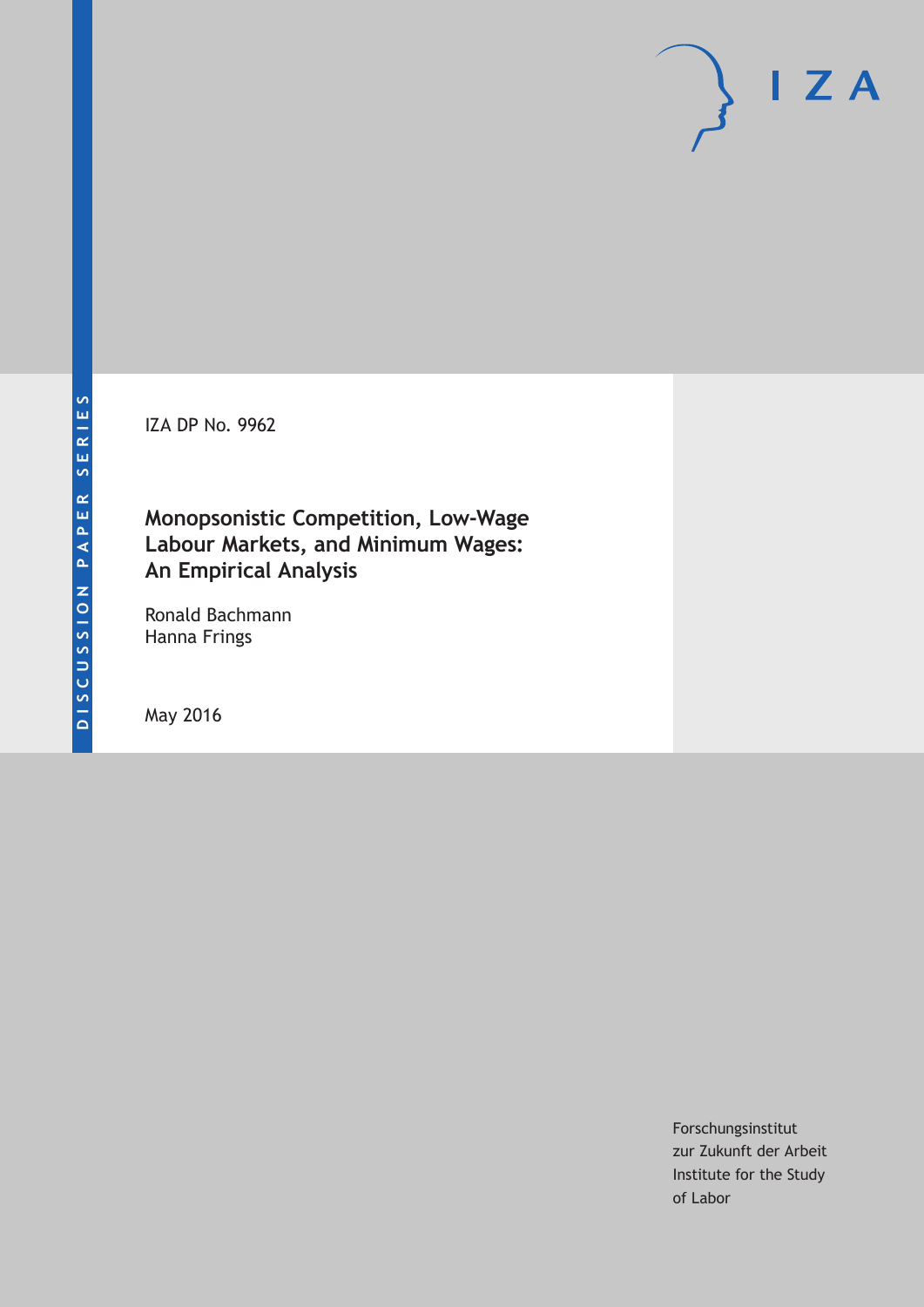# **Monopsonistic Competition, Low-Wage Labour Markets, and Minimum Wages: An Empirical Analysis**

**Ronald Bachmann** 

*RWI and IZA* 

**Hanna Frings**  *RWI* 

Discussion Paper No. 9962 May 2016

IZA

P.O. Box 7240 53072 Bonn **Germany** 

Phone: +49-228-3894-0 Fax: +49-228-3894-180 E-mail: iza@iza.org

Any opinions expressed here are those of the author(s) and not those of IZA. Research published in this series may include views on policy, but the institute itself takes no institutional policy positions. The IZA research network is committed to the IZA Guiding Principles of Research Integrity.

The Institute for the Study of Labor (IZA) in Bonn is a local and virtual international research center and a place of communication between science, politics and business. IZA is an independent nonprofit organization supported by Deutsche Post Foundation. The center is associated with the University of Bonn and offers a stimulating research environment through its international network, workshops and conferences, data service, project support, research visits and doctoral program. IZA engages in (i) original and internationally competitive research in all fields of labor economics, (ii) development of policy concepts, and (iii) dissemination of research results and concepts to the interested public.

IZA Discussion Papers often represent preliminary work and are circulated to encourage discussion. Citation of such a paper should account for its provisional character. A revised version may be available directly from the author.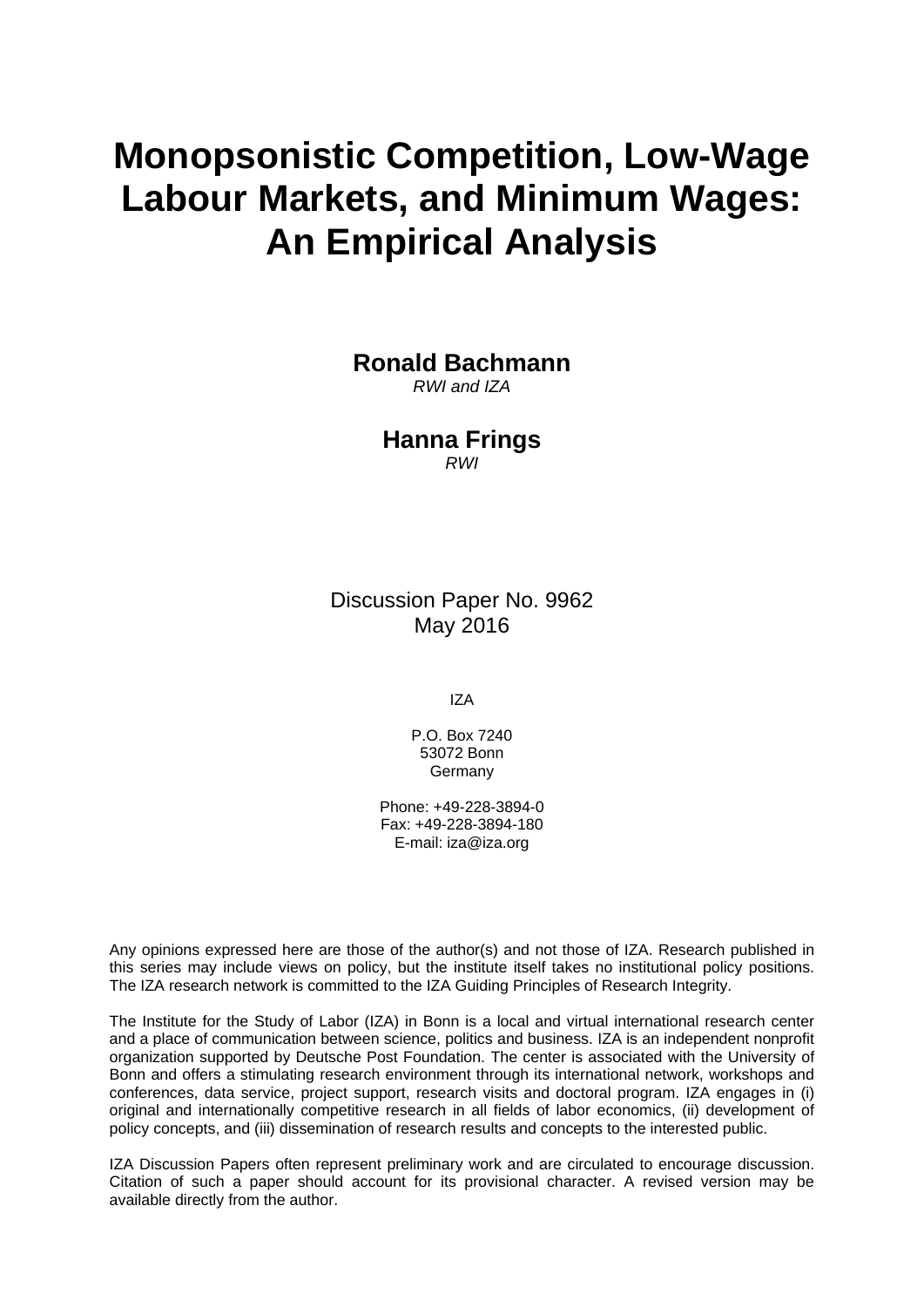IZA Discussion Paper No. 9962 May 2016

# **ABSTRACT**

## **Monopsonistic Competition, Low-Wage Labour Markets, and Minimum Wages: An Empirical Analysis\***

This paper investigates the degree of monopsony power of employers in different industries against the background of a statutory minimum wage introduction in Germany in January 2015. A semi-structural estimation approach is employed based on a dynamic model of monopsonistic competition. The empirical analysis relies on a linked employer-employee data set which allows to control for heterogeneity both on the worker and on the firm side. The results show important differences in monopsonistic competition among low-wage industries: While retailing, the hotel and restaurant industry as well as agriculture can be described as monopsonistic labour markets, this is not true for other services and manufacturing of food products. From a policy point of view, the introduction of a uniform minimum wage may therefore lead to different employment reactions in industries with a similar minimum wage bite.

JEL Classification: J42, J31, J38

Keywords: monopsony, minimum wage, low-wage industries, labor-supply elasticities, **Germany** 

Corresponding author:

Ronald Bachmann Rheinisch-Westfälisches Institut für Wirtschaftsforschung (RWI) Hohenzollernstr. 1-3 45128 Essen Germany E-mail: bachmann@rwi-essen.de

 $\overline{\phantom{a}}$ \* We thank Thomas K. Bauer, Rahel Felder, Matthias Giesecke, Boris Hirsch, Michael Kind, Michael Kvasnicka, Martin Micheli and Christoph M. Schmidt as well as participants of the Verein für Socialpolitik 2014 conference, the SOLE/EALE World Meeting 2015, the European Economic Association 2015, of the IAB Workshop on "The German Minimum Wage - First Evidence and Experiences from Other Countries", and a seminar at RWI for helpful comments and suggestions.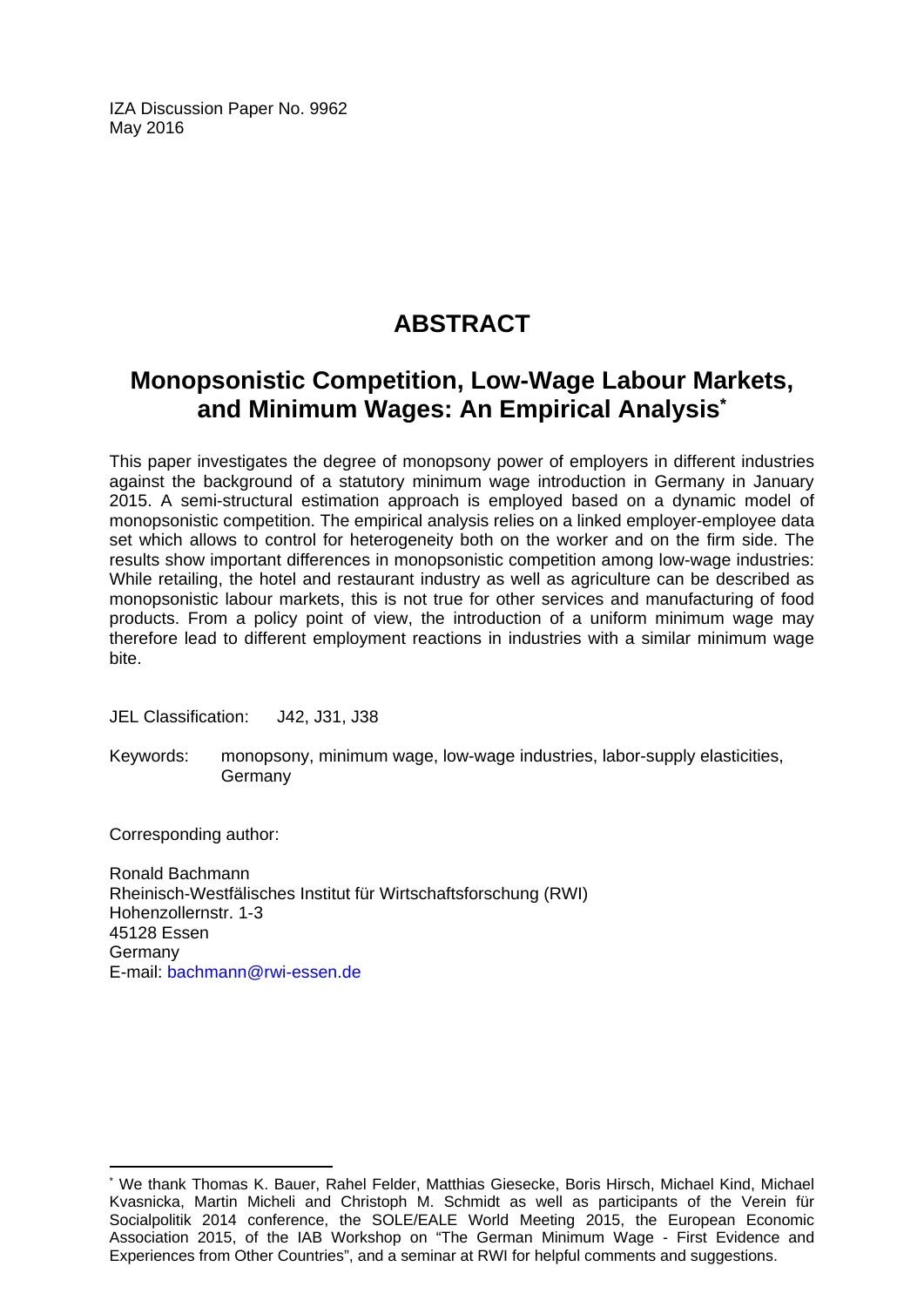#### 1 Introduction

The institutional framework governing minimum wages in Germany changed drastically on 1st January 2015 when a countrywide minimum wage was introduced at  $\epsilon$ 8.50 per hour. Previously, minimum wages only existed for a selected number of industries and were based on collective bargaining agreements declared generally binding. The statutory minimum wage affects 15 percent of all West German employees and 27 percent of all East German employees (Brenke and Müller, 2013), and is relatively high compared to other industrialized countries (Kluve, 2013). Consequently, there is a widespread fear that many jobs are at risk of getting destroyed, especially when economic conditions deteriorate.

However, the expected employment effects of minimum wages depend not only on its bite, but also on the prevailing labour market structure. Under perfect competition, the wage elasticity of labour supply to the firm is infinite, the wage equals the marginal product of labour, and an exogeneous increase in the wage therefore unambiguously leads to a decrease in employment (Neumark and Wascher, 2008). In a monopsonistic labour market, by contrast, the wage elasticity of labour supply to the firm is relatively low due to limited mobility of workers. As a consequence, firms can use their market power to set the wage below a worker's productivity (Manning, 2003a). Minimum wages may therefore lead to a reduction in firms' profits without a corresponding decrease in employment.<sup>1</sup>

In this paper, we therefore analyse if and to what extent industries are characterized by differing degrees of monopsonistic competition. For this purpose we follow the semi-structural estimation approach based on the dynamic model of monopsonistic competition proposed by Manning  $(2003a)$  and use a unique linked employer-employee data set which allows to control for worker heterogeneity, firm heterogeneity and demand side effects. Our analysis yields estimates of the wage elasticity of labour supply to the firm, which provides a measure of monopsony power, for different industries and for East and West Germany. These estimates provide an important indication for the risk of job losses which may materialize because of the minimum wage introduction, and can therefore be understood as ex-ante evidence for its effects on the German labour market. Furthermore, the methodology used in our paper could easily be adopted to obtain ex-ante evidence on the likely effects of minimum wage introductions or raises in other countries.

The empirical studies on employment effects of (sectoral) minimum wages for Germany (König and Möller, 2009; Frings, 2013; Vom Berge, Frings and Paloyo, 2013) are as inconclusive as those for the US (Card and Krueger, 1994;

<sup>&</sup>lt;sup>1</sup>Similar results can arise in search and matching models of the labour market (Flinn, 2011).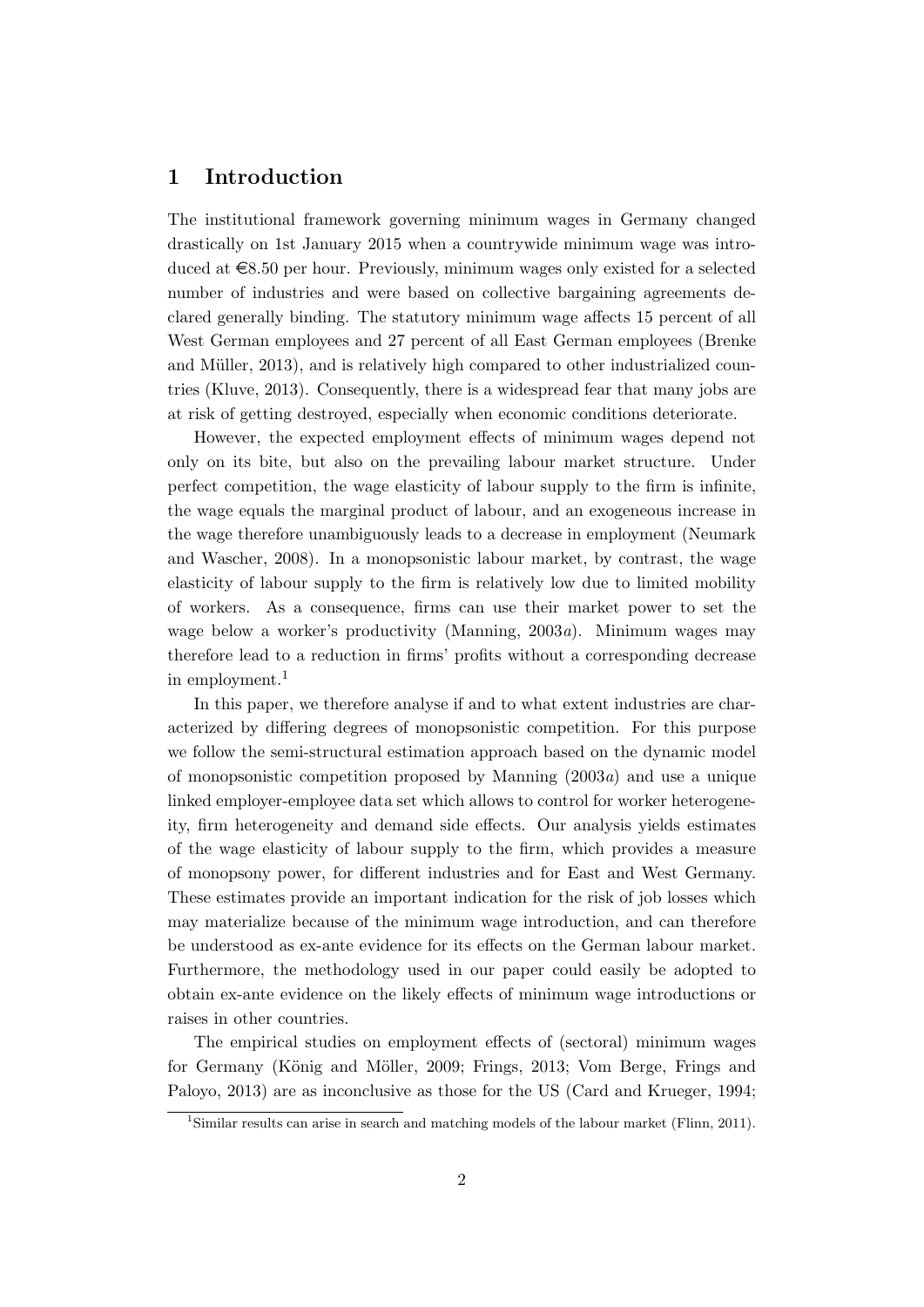Dube, Lester and Reich, 2010; Neumark and Wascher, 2008) or the UK (Machin and Wilson, 2004; Metcalf, 2008; Dolton, Bondibene and Wadsworth, 2012). However, there is a tendency towards reporting neutral employment effects<sup>2</sup>.

In the political discourse and in academic discussion prior to the introduction of the statutory minimum wage in 2015, the monopsonistic structure of the labour market was repeatedly brought forward as a theoretical explanation for the non-negative employment effects of the existing minimum wages at the industry level.<sup>3</sup> Contrary to the Robinsonian model of monopsony, employer concentration is not the main - and not even necessary - source of employer's bargaining power in modern models on monopsonistic competition. Instead, imperfect information, non-wage preferences for a specific employer and limited mobility of workers are decisive. Monopsony, thus, not only occurs in particular labour market segments (regional, occupational etc.), but is potentially an underlying characteristic of labour markets in general. However, no empirical evidence exists on the relevance of this argument in the German minimum wage debate.

Evidence for monopsony power on the German labour market as a whole is provided by Hirsch, Schank and Schnabel (2010a) who estimate the wage elasticity of labour supply to the individual firm to lie in the range of  $1.9 - 3.7$  in West Germany. While this result is interesting by itself, the more relevant question in the context of the minimum wage is to which extent low-wage industries, in which the minimum wage bites hard, are characterized by monopsonistic competition. Thus, we contribute to the literature not only by estimating the extent of monopsony power by sector – which is of interest because wage-setting takes place at the sectoral level to a large extent – but especially by analysing the interplay of monopsony power and wages at the sectoral level. This simultaneous analysis is crucial in order to develop expectations on the employment effects of minimum wages, even ex ante to the policy implementation. Therefore, our results are of high relevance to policy makers.

Heterogeneity in monopsony power at the firm level has recently been analyzed by Webber (2015). We further develop this new strand of literature by not only providing the first evidence on sectoral heterogeneity of monopsony power in Europe, but also by providing reasons for these differences in market structure across industries. While our results directly apply to the German minimum

<sup>&</sup>lt;sup>2</sup>This is especially true for a large-scale evaluation of the existing industry-specific minimum wages in Germany by the Ministry of Labour and Social Affairs. The reports (in German only) containing detailed results can be downloaded at: http://www.bmas.de/DE/Themen/ Arbeitsrecht/Meldungen/evaluation-mindestloehne.html.

 $3C$ learly, monopsony is just one among many possible reasons for non-negative employment effects. Factors such as substitution of high-skilled for low-skilled labour, pass-through of increased labour costs to product prices, reduced non-wage benefits, or non-compliance may be equally important.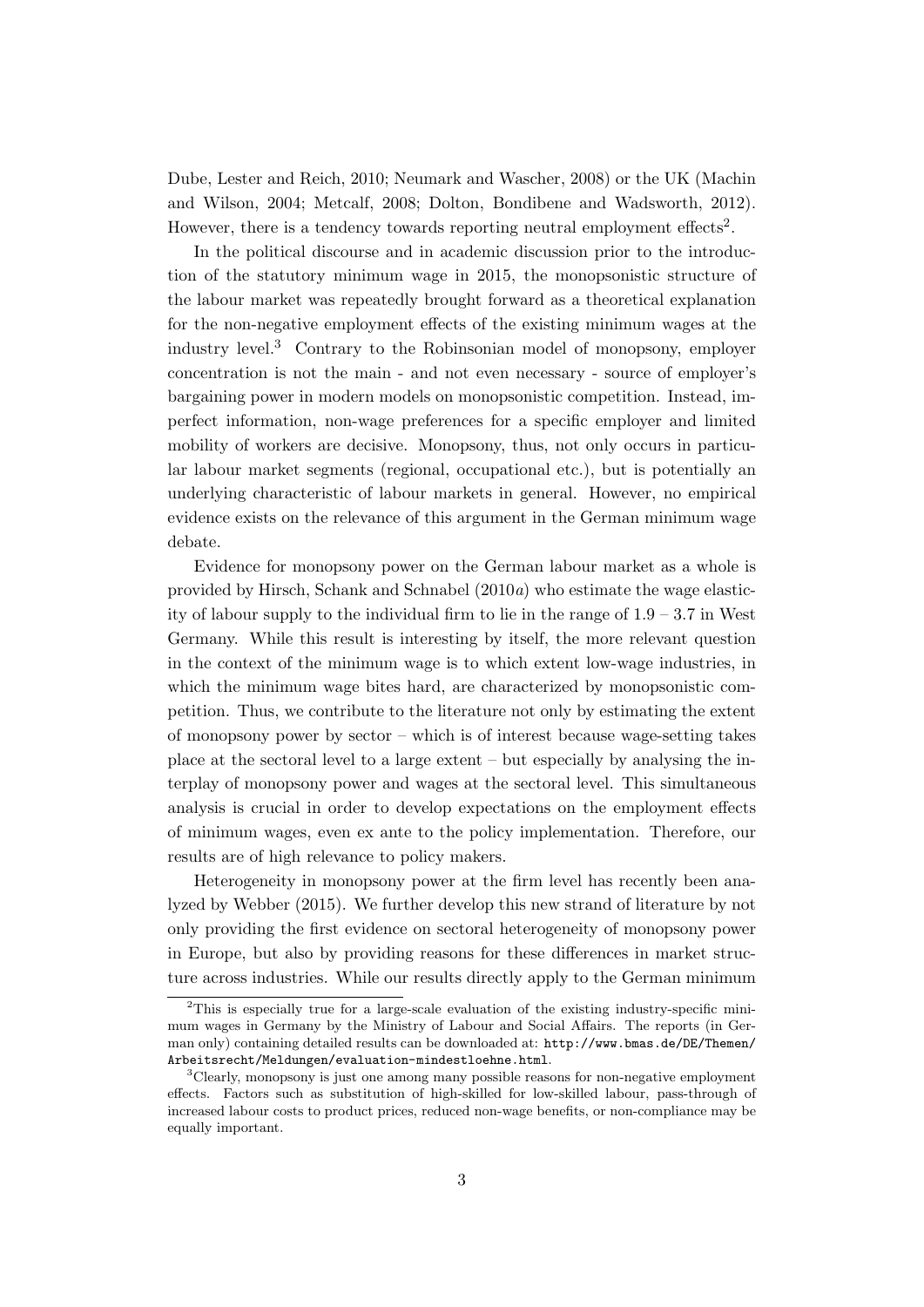wage introduction, they are equally important for increasing our understanding of the functioning of labour markets in developed countries worldwide.

We find that, first, the labour supply elasticity to the individual firm is considerably lower than expected in a perfectly competitive labour market, which is in line with existing estimates. Second, we find important differences in the degree of monopsonistic competition between industries, which are related to worker composition and the presence of works councils. While monopsony power may mitigate adverse employment effects in some low-wage industries, such as the hotel and restaurants industry, retailing or agriculture, this is not the case for other services or manufacturing of food products where the minimum wage also severely compresses the wage distribution. The employment effects of the minimum wage introduction will therefore be unevenly distributed across lowwage industries.

The remainder of the paper is structured as follows: The next section reviews the dynamic monopsony model and develops hypotheses on the determinants of sectoral differences in monopsonistic competition. Section 3 presents details of the semi-structural estimation approach, and Section 4 describes the data set. Section 5 discusses the empirical results and their implications for the expected employment effects of the statutory minimum wage. The final section concludes.

#### 2 Theoretical considerations and empirical evidence

The source of monopsony power in dynamic models of monopsonistic competition results from search frictions as well as heterogeneous preferences over non-wage employer characteristics (Bhaskar, Manning and To, 2002; Boal and Ransom, 1997).<sup>4</sup> First, search frictions constitute any factor that lengthens the time firms and workers need to find each other. For example, job seekers have only limited information available about job openings and the characteristics of such jobs, including the offered wage. At the same time employers suffer from information asymmetries in terms of job seekers available to firms. Second, preferences that are relevant for monopsony power mainly refer to non-wage employer characteristics such as flexible working time arrangements, commuting time, training and career opportunities, or the general working atmosphere. Finally, even though firm concentration in local labour markets is not a central source of monopsony power, it further advances monopsony power of employers due to limited mobility of workers across labour market regions.

<sup>&</sup>lt;sup>4</sup>Manning (2003b) and Hirsch, König and Möller (2013) propose models of geographic oligopsony, in which a combination of regional employer concentration and limited mobility of workers are the sources of monopsony power. However, in the majority of modern monopsony models employer concentration is irrelevant.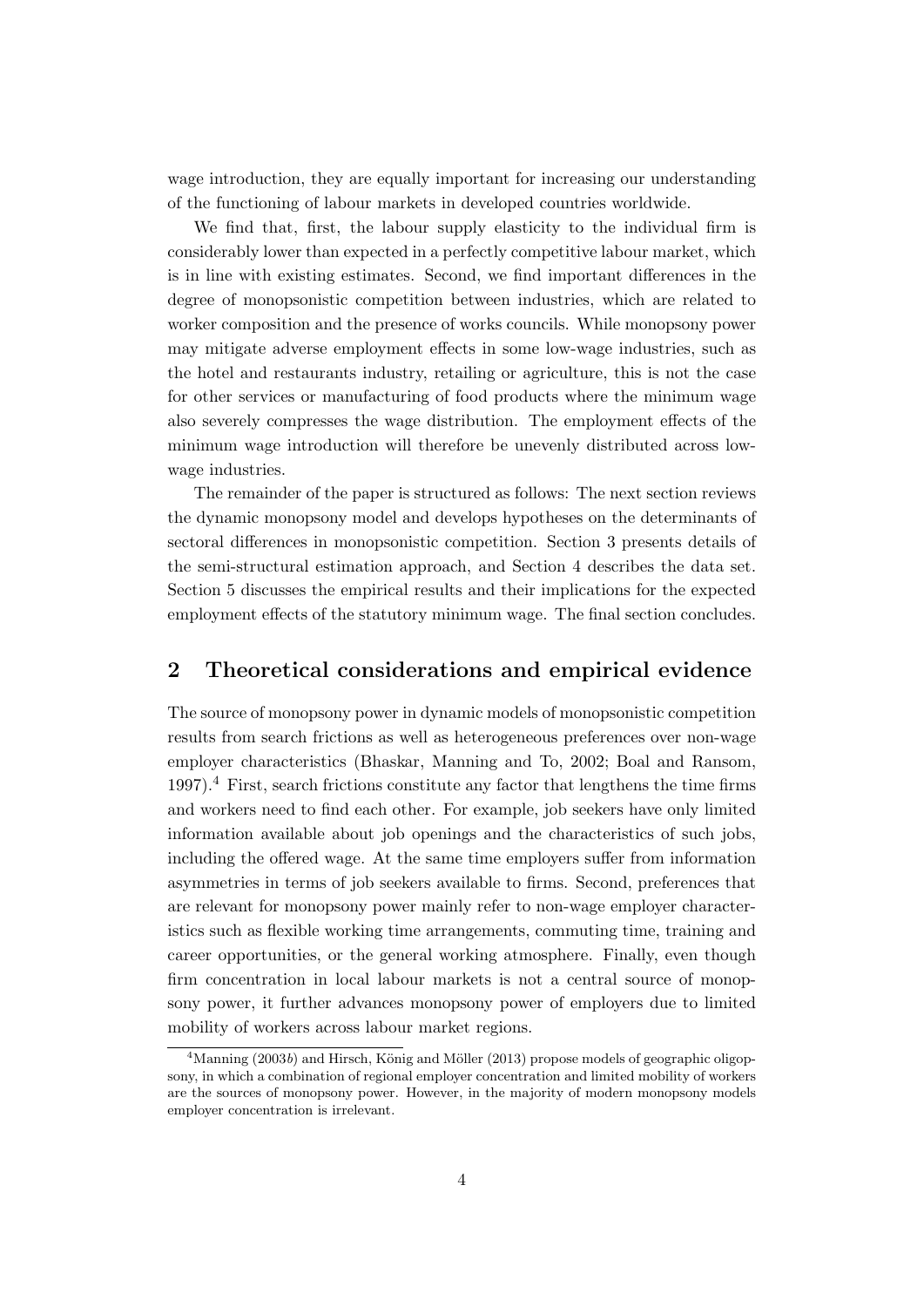As a result of these different sources of monopsony power, the labour supply to the firm is not perfectly elastic, and the degree of monopsonistic competition is defined by the wage elasticity of labour supply or, put differently, the slope of the labour supply curve. The flatter this curve, i.e. the higher the wage elasticity of labour supply, the more competitive the labour market. Figure 1 shows the situation of the individual firm in a monopsonistic labour market facing an upward sloping labour supply curve. In contrast to the competitive model of the labour market, firms are wage setters and can choose any wage-employment combination on the upward sloping labour supply curve. Intuitively, this means that some - but not all - workers will leave the firm if the wage is reduced by a small amount.

All existing empirical studies on monopsonistic competition find relatively low wage elasticities of labour supply to the individual firm. The lowest elasticities are reported in studies analysing specific labour market segments in which employer concentration is an important source of monopsony. For example, Falch (2010) exploits an exogenous variation in wages for school teachers in Norway and finds an elasticity of 1.4. Staiger, Spetz and Phibbs (2010) follow a similar identification strategy but focus on nurses employed in Veteran Hospitals in the US. Their results indicate an extremely low elasticity of 0.1. While the identification strategy in these studies is credible, the estimated elasticities are only valid in the short term, the external validity is low and the degree of inference that can be drawn for the more general functioning of the labour market is limited.

A second strand of the literature employs a semi-structural estimation approach based on Manning's model of dynamic monopsony. These studies estimate the long-term elasticity of labour supply to the firm. Naturally, the estimated elasticities are higher, but still far from infinite: Ransom and Oaxaca  $(2010)$  find labour supply elasticities in the range of  $1.4 - 3.0$  for the grocery retail industry in the US, and Ransom and Sims (2010) report an elasticity of 3.7 for school teachers in the US. The external validity of the study by Ransom and Oaxaca (2010) is higher compared to the other results discussed up to this point. The reason is that search frictions or heterogeneous preferences are more likely reasons for monopsony power than pure employer concentration in the retail grocery industry compared to school teachers or nurses. Hirsch, Schank and Schnabel (2010a) present one of the few analyses for an entire labour market. Using linked employer-employee data for Germany, the authors provide separate estimations for men and women, showing that the labour supply elasticity to the firm lies in the range of  $1.9 - 3.7$ . Booth and Katic (2011) also find evidence for monopsonistic competition for the entire Australian labour market using individual level data. The estimated labour supply elasticity is 0.71.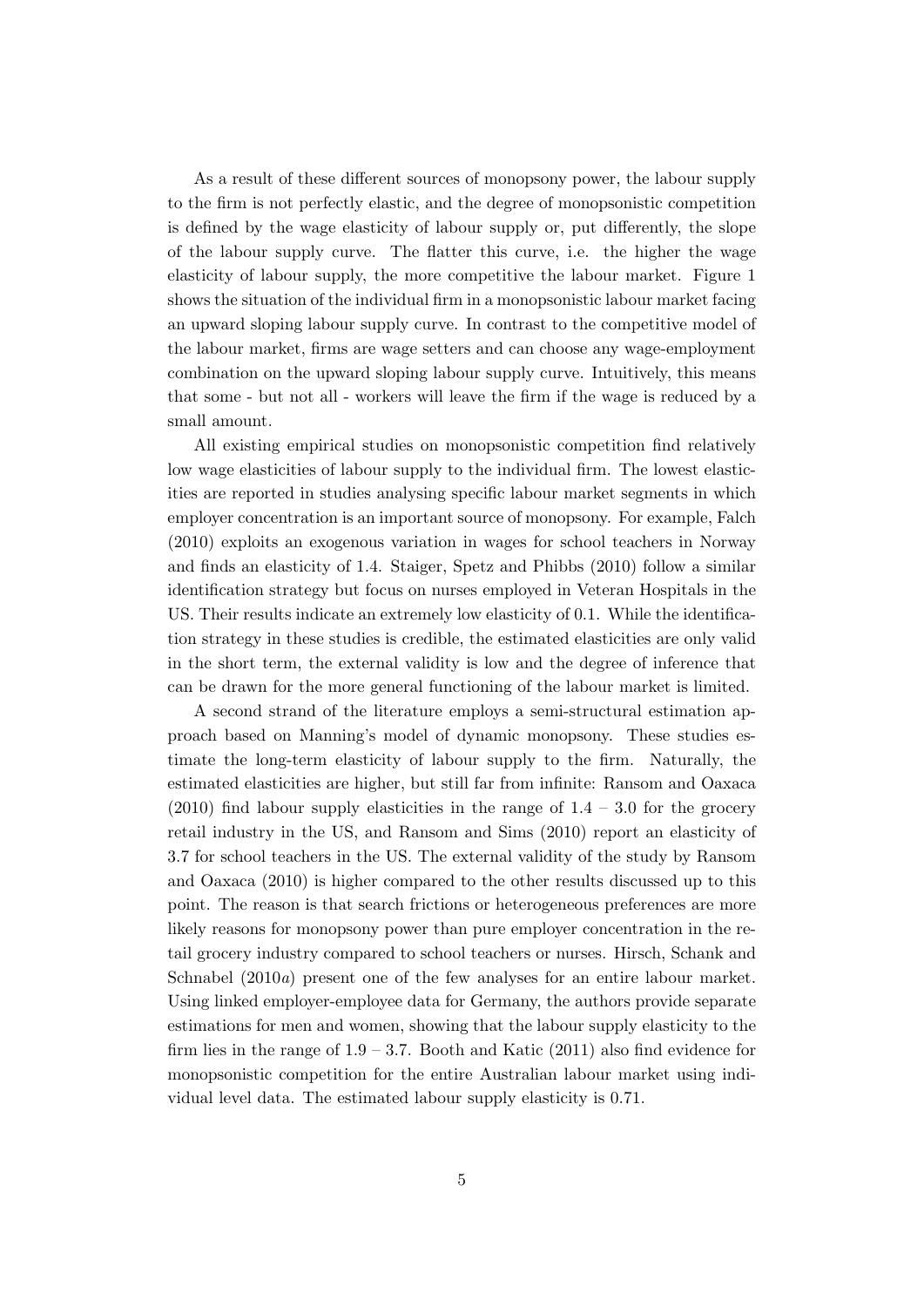#### Figure 1: The firm in a monopsonistic labour market



Legend: S = Labour supply; AC=Average cost of labour; MC= Marginal cost of labour; D=Demand for labour; MRP=Marginal revenue product of labour. Source: Own illustration, based on Manning (2003a).

In addition to a finite labour supply elasticity to the firm, the monopsony model as in Manning  $(2003a)$  provides further insights, in particular with respect to employment, wages, and the expected effects of minimum wages. In this context, the central assumption is that workers with identical observable characteristics receive the same wage within one firm. Consequently, if a firm wants to increase its employment level, the higher wage has to be paid not only to the additional worker, but also to all existing employees of the same type. In other words, the marginal cost of labour includes the wage paid to the new employee as well as the wage increases of the workers already employed. Therefore, the marginal cost (MC) of labour exceeds the average cost (AC) of labour. A profit-maximizing firm will choose its employment level such that marginal costs are equal to the marginal revenue product (MRP) of labour. Thus, the firm depicted in Figure 1 will choose employment level E1. The wage that needs to be paid to obtain this employment level equals W1.

This has several important implications. First, wage W1 and employment E1 are lower in the monopsonistic equilibrium compared to the equilibrium under perfect competition (W2 and E2). Second, workers earn less than their marginal product because the marginal cost exceeds the average cost of labour. Third, the firm operates with a constant amount of vacancies, i.e. at the going wage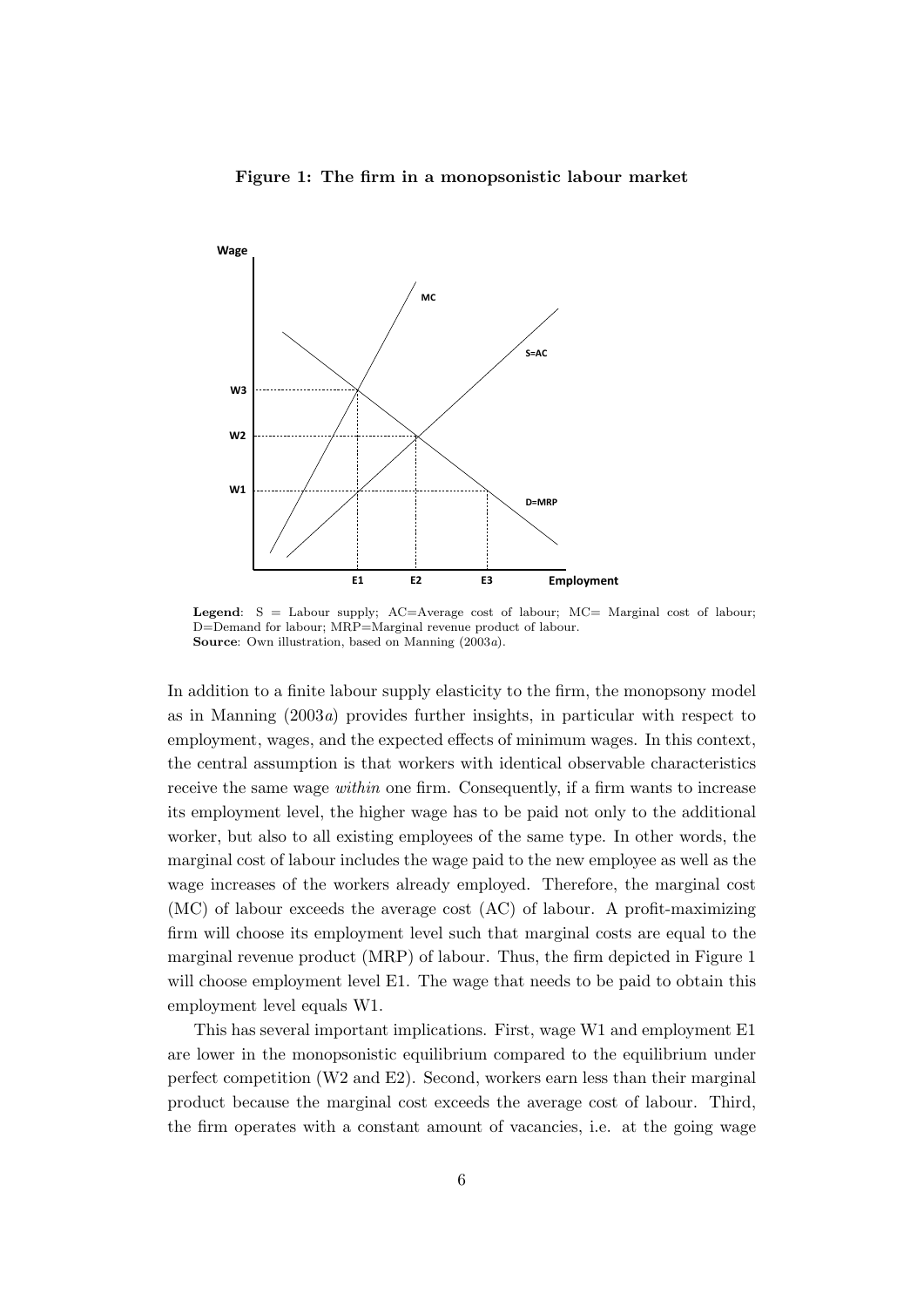rate W1 the firm would like to employ workers up to E3. Thus, the equilibrium is supply-side constrained.

Finally, the model implies that a moderate minimum wage which is slightly above the going wage rate could increase wages and employment simultaneously while decreasing firms' profits. For example, increasing the wage rate exogenously above W1 implies moving upwards the labour supply curve. Yet, this relationship only holds until labour supply equals labour demand. At wage rates exceeding W2, labour demand is the decisive factor in determining the employment level. While employment is maximized at wage rate W2, a minimum wage up to W3 still implies employment gains compared to the free market equilibrium under monopsonistic competition. A minimum wage exceeding W3 would lead, exactly as under perfect competition, to employment losses. Therefore, the effects of a minimum wage depend on its level as well as the degree of monopsonistic competition in the labour market.

Despite the high relevance of monopsony for the empirical minimum wage literature, Dube, Lester and Reich (2013) is the only existing study that explicitly links minimum wages to monopsonistic competition in the labour market by exploiting discontinuities at state borders in federal minimum wage rates in the US to estimate wage elasticities of accession and separation rates. The minimum wage elasticities of the separation rate are small, with an increase of 1 percent in the minimum wage leading to a decrease in separations of −0.24 percent for teenage workers in the entire economy and of −0.32 percent for restaurant workers. The remaining parameters of the Burdett and Mortensen (1998) equilibrium search model are then estimated drawing on these wage elasticities. The results point towards a significant degree of search frictions in the low-wage labour market in the US, which Dube, Lester and Reich (2013) interpret as an explanation for non-negative employment effects of the minimum wage.

A factor that has been completely neglected in this context by both the theoretical and the empirical literature is the sectoral dimension. This is, however, likely to be of great importance especially for the recent introduction of a statutory minimum wage in Germany. The reason for this is that wage-setting often takes place at the sectoral and regional level, resulting in inter-industry wage differentials. This leads to large differences in the bite of the minimum wage across industries. All else equal, industries with lower average wages can be expected to show a stronger reaction to the uniform minimum wage in terms of employment. However, the employment effects of the minimum wage will also depend on the degree of monopsony power in the different industries. For example, if all lowwage industries were characterized by a relatively high degree of monopsonistic competition, the overall employment effect of the minimum wage would be neg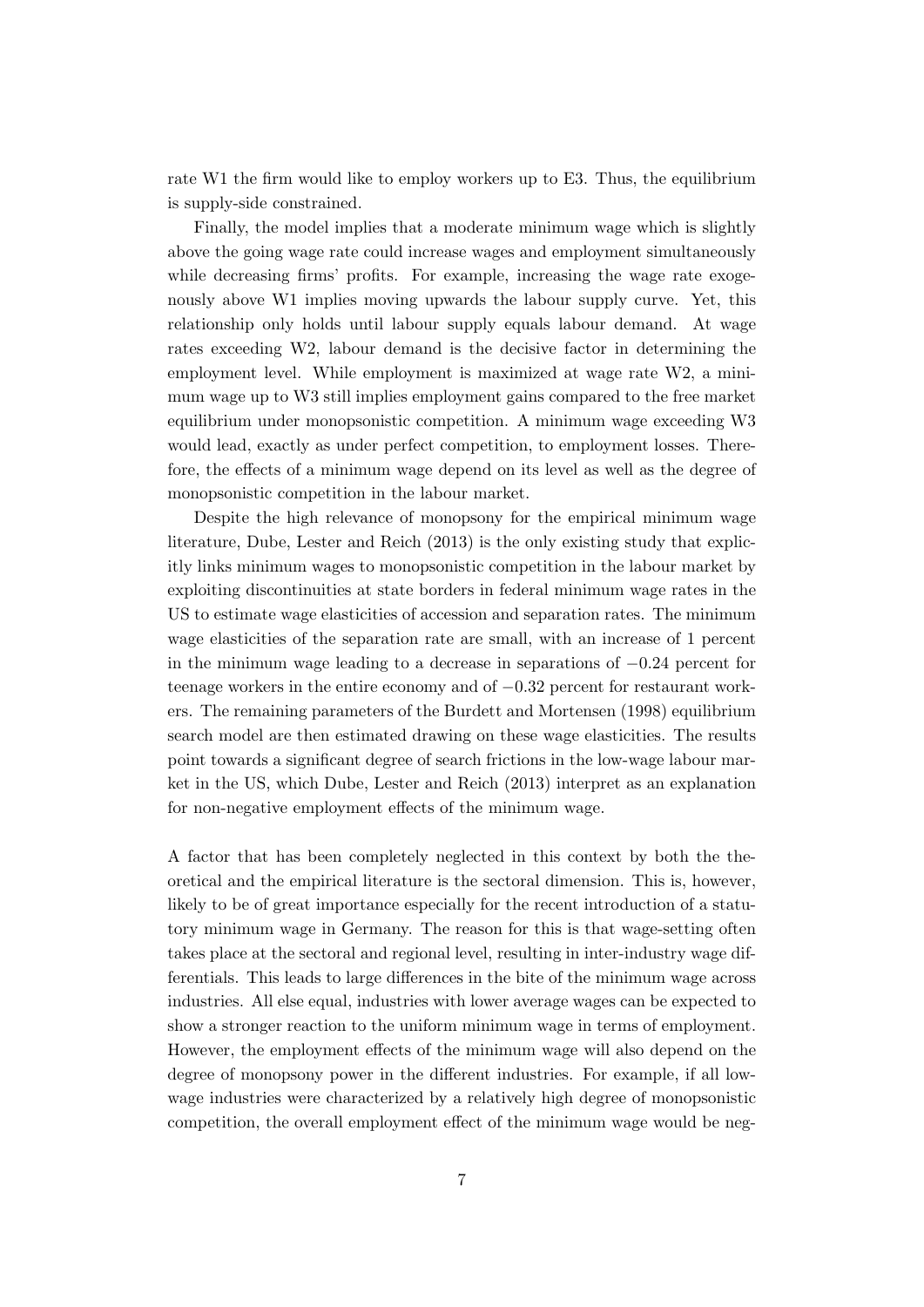ligible. If the opposite was the case, i.e. if monopsony power was relatively low in low-wage industries, one would expect large employment effects. Finally, if the picture was more diverse, i.e. if there were large differences in monopsonistic competition among low-wage industries, this could explain different employment reactions in these industries, despite similar wage levels prior to the introduction of the statutory minimum wage.

There are at least three reasons to expect varying degrees of monopsonistic competition across industries: Worker composition, job-specific human capital, and collective bargaining coverage. First, the degree of monopsonistic competition is expected to be higher in industries with a high share of women, migrants and/or low-skilled workers. All three groups are less regionally mobile than the associated comparison group. In addition, preferences for non-wage employer characteristics may be more important for women compared to men (e.g. flexible working time arrangements). Migrants and low-skilled workers are assumed to face stronger information asymmetries. The empirical literature is in line with these expectations: Hirsch, Schank and Schnabel (2010a) and Sulis (2011) show that the wage elasticity of labour supply to the individual firm is lower for women than for men in Germany and Italy, respectively; Hirsch and Jahn (2015) estimate labour supply elasticities of 1.9 for natives and of 1.6 for immigrants in Germany. No studies exist on differences in the degree of monopsonistic competition faced by workers of different skill levels. However, the expectation that low-skilled workers are subject to a higher degree of monopsony power is in line with low-skilled workers generally featuring lower transition rates in the labour market (Bachmann, 2005).

Second, the job-specificity of human capital is likely to vary between economic sectors because the production process exhibits dissimilar levels of complexity and because learning on the job differs between sectors. In sectors with a high degree of job-specific human capital, workers may be less inclined to switch employers because the probability that a new employer equally values the accumulated human capital is lower.

Third, union coverage itself does not directly influence the degree of monopsonistic competition but acts in the same way as a minimum wage does: Wages are simply pushed above the free market equilibrium. In the German system of industrial relation, unions mostly act through collective bargaining at the industry level, although, collective bargaining agreements at the firm level are gaining in importance, especially in East Germany. In contrast, works councils represent workers' interests directly within the firm. They are equipped with far-reaching rights to information and co-determination at the firm level. Thus, works councils appear to be more decisive for the degree of monopsonistic competition through the reduction of information asymmetries on the workers' side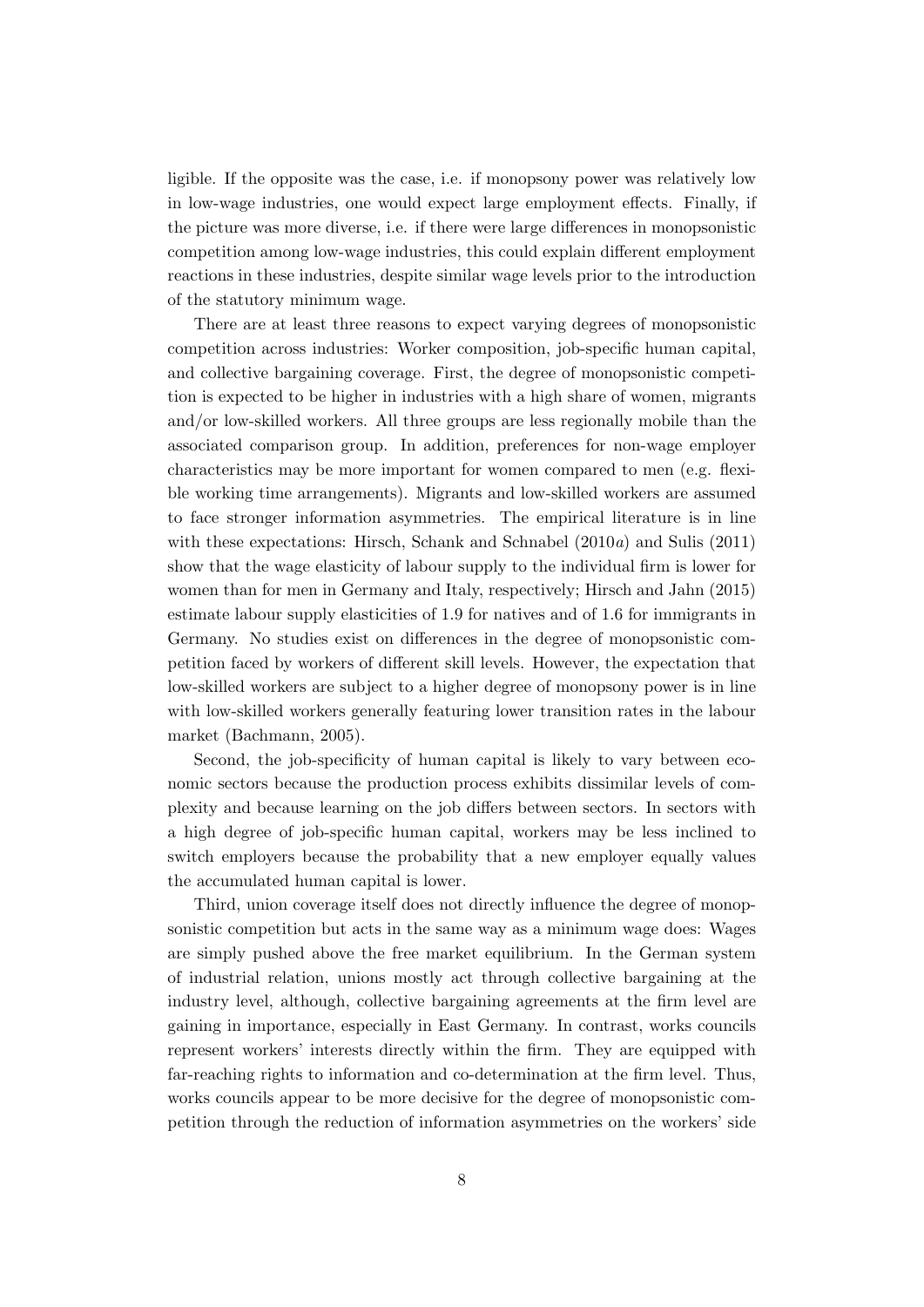(Mohrenweiser, Marginson and Backes-Gellner, 2012). Members of works councils are well informed about the industry's wage structure and the existence of vacancies through regular contact with works councils' members of other firms. At the same time, they frequently communicate with their colleagues within the firm they are representing.

In summary, industries with (i) a high share of women, migrants, and/or low-skilled workers, (ii) a high degree of job-specific human capital, and (iii) a low share of firms with works councils are hypothesized to be characterized by a high degree of monopsonistic competitions.

#### 3 Estimation Strategy

Estimating the labour supply elasticity to the individual firm at first sight appears to be straightforward and involves regressing the firm's employment level on the wage paid. However, such a regression would be endogenous as the firm decides simultaneously on wages and employment. Thus, to analyse the degree of monopsonistic competition in Germany across sectors, one would ideally exploit an exogenous wage variation to identify the labour supply elasticity of the individual firm. Seemingly, minimum wages or collective bargaining agreements appear to offer such a variation at the industry level in Germany. Unfortunately, all firms are equally affected by this wage increase which implies that the wage distribution over firms and workers is just shifted to the right or compressed from below. Since no convincing exogenous wage change exists that only affects some firms in a specific industry, we follow the semi-structural approach proposed by Manning  $(2003a)$ .

This approach is based on the dynamic model of monopsonistic competition (Manning, 2003a) which in turn heavily draws from the Burdett and Mortensen (1998) equilibrium search model. The underlying idea is that a stable equilibrium distribution of wages exists, both over workers and over firms. Each worker receives job offers at an exogenously determined job offer rate. If the offered wage is higher than the wage paid in the current job, the worker accepts and moves up the job ladder. This implies that firms have a constant flow of hirings and separations. The separation rate  $s(w_t)$  depends negatively on the wage, simply because there are fewer firms that will make a better wage offer in comparison to the current wage paid. The opposite is true for the number of recruits  $R(w_t)$ . The number of workers in a firm  $N_t$  can be expressed as the sum of workers who were already employed in the firm in the previous period  $N_{t-1}$  and the number of recruits in period t minus the number of separations  $s(w_t)N_{t-1}$ .

$$
N_t = [1 - s(w_t)]N_{t-1} + R(w_t)
$$
\n(1)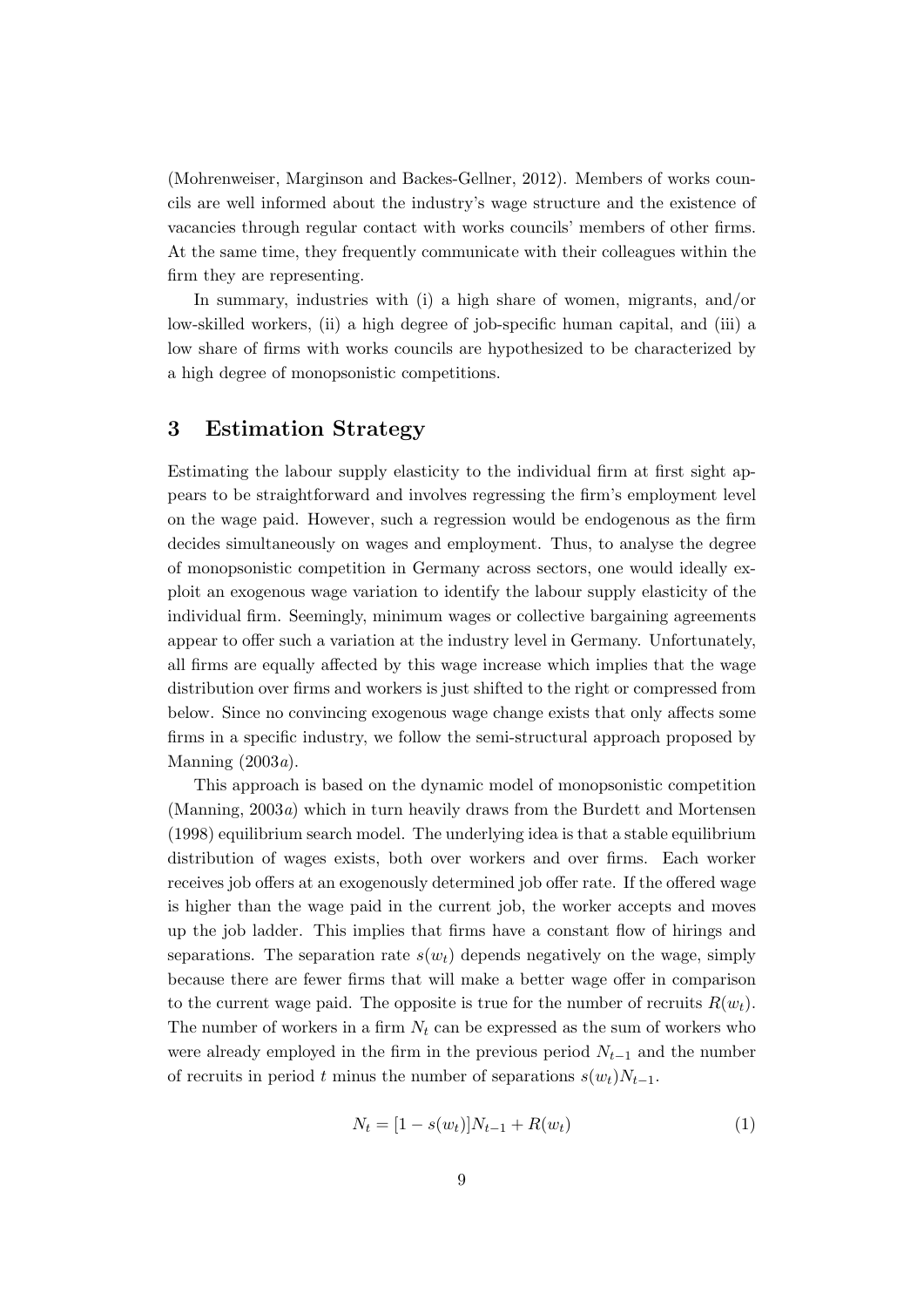Note that both, the separation rate  $s(w_t)$  and the number of recruits  $R(w_t)$ depends on the wage rate offered by the firm. In the steady state, firm size should be constant which means that the number of separations should be equal to the number of recruits:

$$
N(w) = R(w)/s(w)
$$
\n(2)

This implies that the long-term elasticity of labour supply to the individual firm  $\epsilon_{Nw}$  can be expressed as:

$$
\epsilon_{Nw} = \epsilon_{Rw} - \epsilon_{sw} \tag{3}
$$

Thus, in order to estimate the labour supply elasticity, it is sufficient to estimate the recruitment elasticity as well as the separation rate elasticity. Under the assumption that recruitment from and separations to non-employment are wage inelastic, only the separation rate elasticity of job-to-job transitions has to be estimated.<sup>5</sup> The reason is that in this case, the recruit of one firm must be a separation to another firm, which implies that  $\epsilon_{sw} = -\epsilon_{Rw}$ . The long-term elasticity of labour supply can therefore be expressed as:

$$
\epsilon_{Nw} = -2\epsilon_{sw} \tag{4}
$$

Estimating the wage elasticity of labour supply to the individual firm thus amounts to estimating the wage elasticity of job-to-job transitions. The focus on job-to-job transitions has the additional advantage that the majority of jobto-job transitions is voluntary from the point of view of the worker, i.e. they are mostly supply-side driven. By contrast, many transitions to non-employment are due to dismissals and thus involuntary, i.e. they are more likely to be due to demand-side factors. This is crucial because the aim is to identify the labour supply, not the labour demand curve, of the individual firm. The specification additionally controls for firm characteristics to ensure that demand-side shocks do not bias the results. This is especially important for the comparison of different industries as the macroeconomic situation may vary.

We model the instantaneous separation rate of employment spell  $i$  in firm  $j$ at duration time t as:

$$
s_i(x_i(t), z_j(t)) = h_0 \exp(x_i(t)'\beta + z_j(t)'\gamma)
$$
\n
$$
(5)
$$

where s is a dummy variable which takes the value 1 if a separation takes place

<sup>5</sup>Clearly, the assumption that separations to non-employment are wage inelastic may not be true for all workers. However, the empirical literature shows that estimated labour supply elasticities change little when this assumption is relaxed (Hirsch, Schank and Schnabel, 2010a).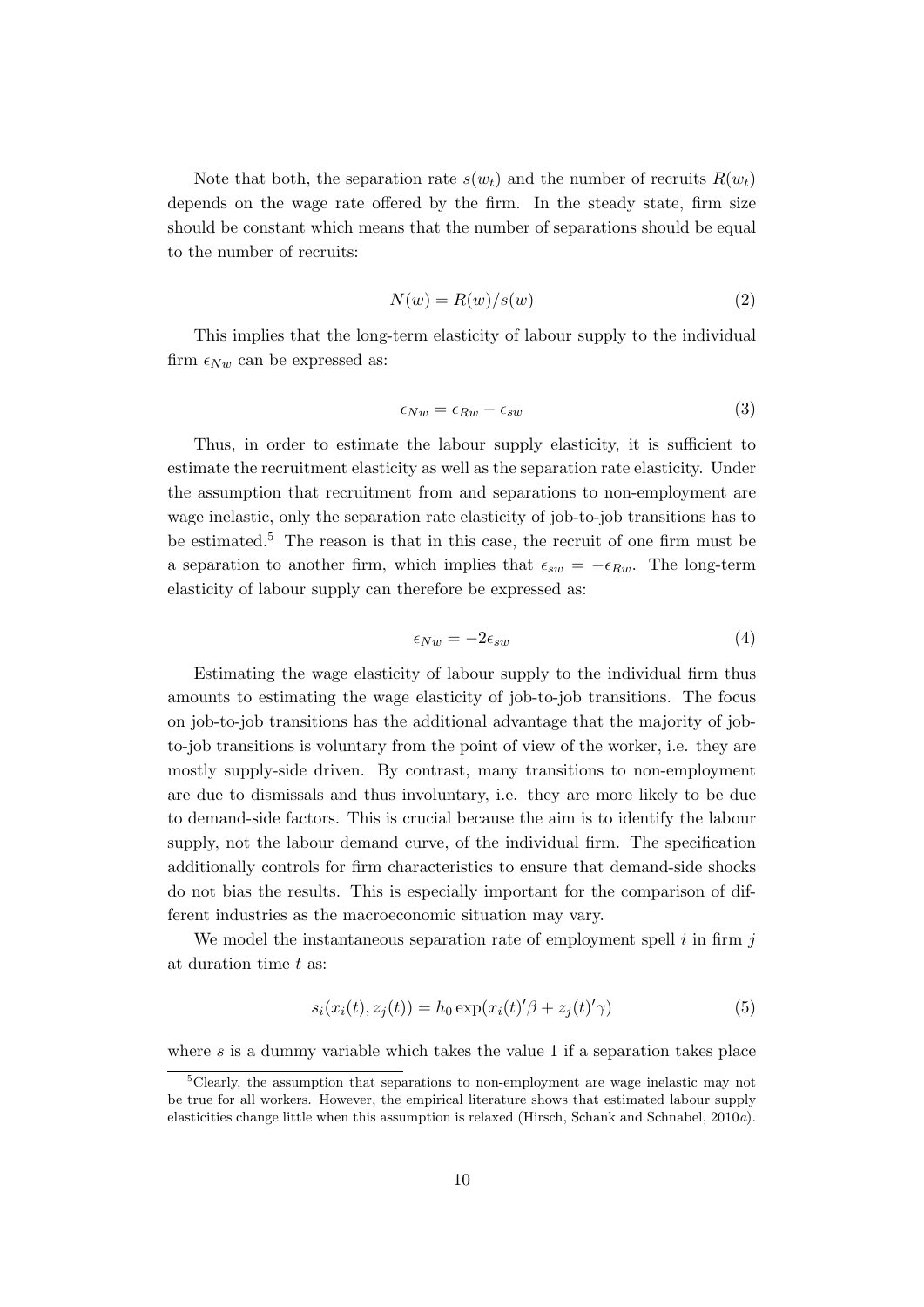and 0 otherwise. Thus, the instantaneous separation rate depends on a constant baseline hazard  $h_0$  as well as worker characteristics  $x_i(t)$  and firm attributes  $z_i(t)$  that shift the baseline hazard. Worker characteristics include sex, age, educational attainment, and the current wage. On the firm side, profitability, the existence of re-organisation or outsourcing measures, as well as the share of women and temporary workers among total employment are included as control variables. As a robustness check, the presence of a works council and collective bargaining coverage are included as additional covariates.

Time-variant control variables enter at a yearly frequency. Thus, profitability is measured each year for the last financial year, outsourcing activities refer to the 12 months preceding the interview and re-organisation activities may have taken place during the last two years prior to the interview. The remaining indicators on the firm side as well as the worker characteristics are measured at the time of the interview. Furthermore, the regression equation includes year dummies to control for aggregate year-specific effects, such as business cycle conditions. All estimations are carried out separately for East and West Germany as well as for specific industries. The wage rate is specified in logs which enables the direct interpretation of the coefficient as the wage elasticity of job-to-job transitions. The absolute value of the separation elasticity multiplied by two equals the wage elasticity of labour supply to the individual firm.

The exponential model with a constant baseline hazard has the advantage that tenure is explicitly not included as a control variable. In the model of monopsonistic competition, higher wages induce lower separation rates, thereby increasing tenure. Thus, including tenure would take away variation from wages and therefore bias the estimated wage elasticity (Hirsch, Schank and Schnabel, 2010a; Booth and Katic, 2011). Still, tenure is also known to be an important determinant of the separation probability itself. Therefore, as a robustness check, we estimate a Cox Model with a variable baseline hazard in order to explicitly take into account tenure. The results do not change in qualitative terms; i.e., they indicate that the same industries are characterized by relatively low or high degrees of monopsonistic competition when controlling for tenure.<sup>6</sup>

Having estimated the labour supply elasticities at the industry level, we check whether they are in line with the theoretical framework of monopsonistic competition. This is done by correlating the industry-specific labour supply elasticities with (i) indicators on worker composition, (ii) the average degree of worker representation and (iii) the amount of vacancies. Note that a high share of vacancies in a monopsonistic labour market is a direct prediction of the theoretical model, while our hypothesis in terms of worker composition and

<sup>6</sup>These results are not included in the paper, but can be obtained from the authors upon request.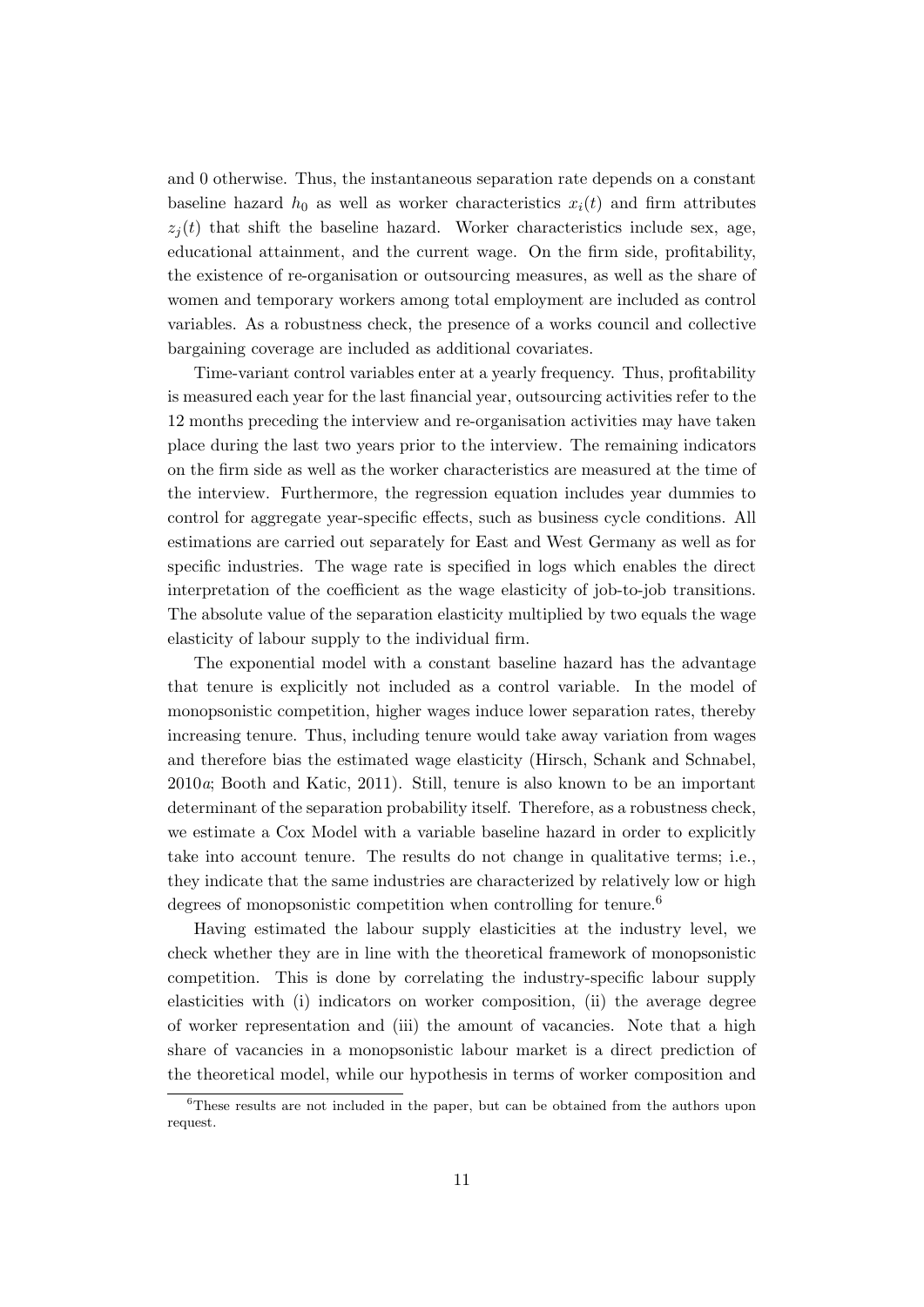worker representation are based on existing empirical studies (cf. Section 2).

A key prediction of the monopsonistic model of the labour market is that firms are supply-side constrained in equilibrium and therefore operate with a constant amount of vacancies. Given this theoretical prediction, the existence of vacancies in an industry constitutes an indicator for the existence of monopsony power. We therefore expect to find higher degrees of monopsonistic competition in industries with a larger share of vacancies among total employment.

Furthermore, we expect the degree of monopsonistic competition in an industry to depend on worker composition, because specific groups of workers are exposed to a higher degree of monopsonistic competition. To the extent that e.g. men not only make more transitions per se but are also more sensitive to the wage in their decision, the average estimated wage elasticity will be higher with increasing shares of men in the firm. The same is true at the industry level, because the wage elasticity of the separation rate for each industry amounts to a weighted average of separation rate elasticities to the firm. Therefore, we expect the degree of monopsonistic competition to be higher with increasing shares of women, migrants, and/or low-skilled individuals in an industry's the workforce.

#### 4 Data

The data set used to estimate Equation 5 is the LIAB, a linked employeremployee data set for the German labour market.<sup>7</sup> The basis of the worker history is the integrated notification procedure for health insurance, the statutory pension scheme, and unemployment insurance (Employment Statistics Register). At the beginning and at the end of any employment spell, employers have to notify the social security agencies. This information is exact to the day. For spells spanning more than one calendar year, an annual report for each employee registered within the social insurance system is compulsory and provides an update on, for example, the wage and the current occupation of the employee. Further worker characteristics included are the year of birth, sex, and nationality.

The LIAB combines this information on workers' employment and unemployment history with plant-level information from the IAB Establishment Panel, an annual representative survey of German establishments that employ at least one worker who pays social security contributions. Starting in 1993, the establishments covered by the survey were questioned each year about various issues, such as the number of employees, the composition of the workforce, sales, and

<sup>7</sup>The LIAB is described in Alda, Bender and Gartner (2005) Detailed information on the data on individual workers can be obtained from Klosterhuber, Heining and Seth (2013), while a discussion of the data on the firm side (IAB Establishment Panel) is provided by Ellguth, Kohaut and Möller (2014).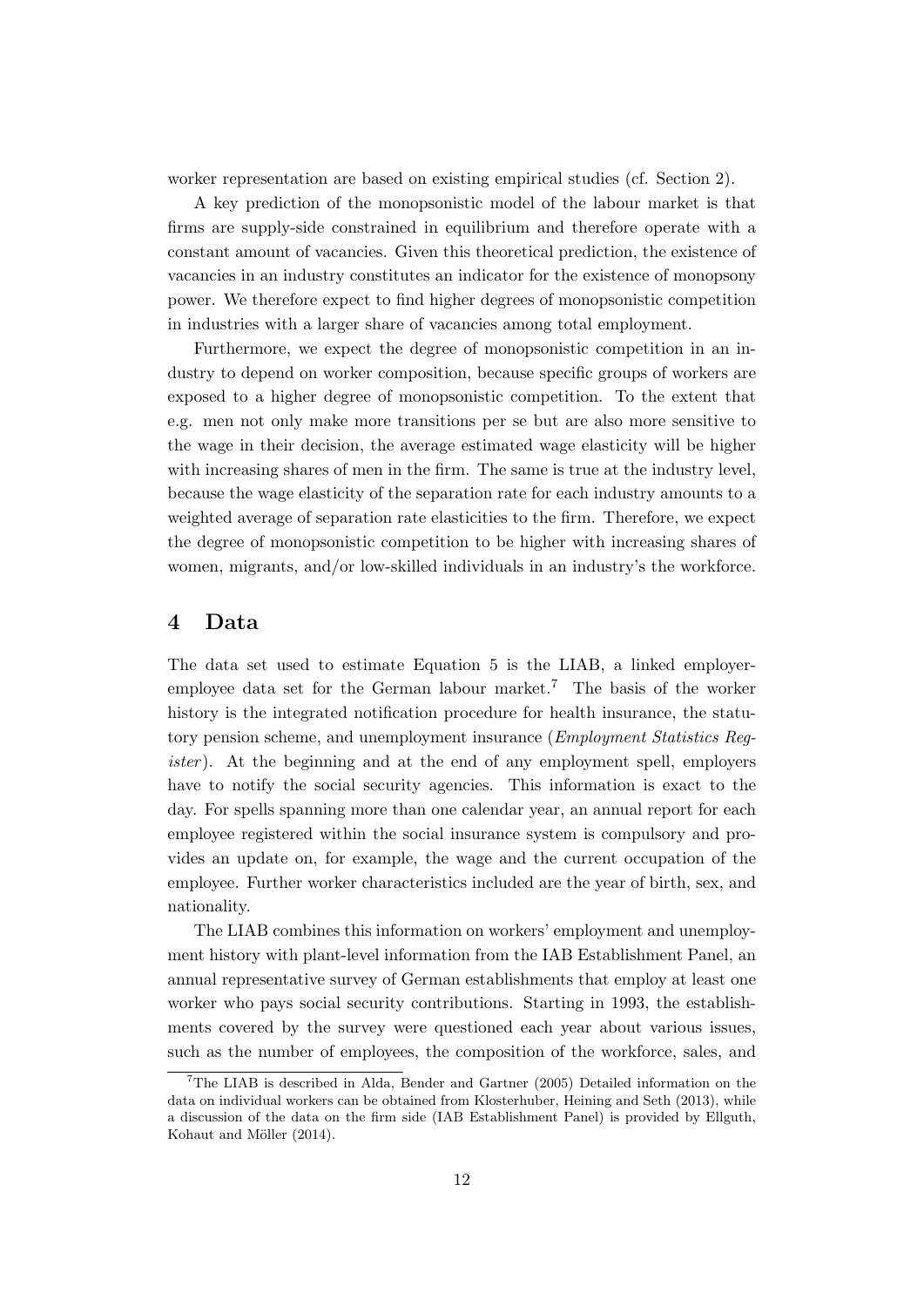investments. Using the unique establishment identification number, one can match the information on workers with the establishment panel, and obtain a linked employer-employee data set providing detailed information on individual and establishment characteristics.

The longitudinal version of the LIAB ("LIAB LM2") allows to follow firms and workers over time and thereby to control for heterogeneity at both levels.<sup>8</sup> This data set is constructed as follows: First, establishments who participated in the IAB Establishment Panel between 2000 and 2002 are selected.<sup>9</sup> This time period equals the observation period for which the data are representative. Thus, the minimum wage introduction took place more than 10 years after the end of the observation period. The results still allow to draw inference on likely employment effects of the minimum wage introduction in 2015, because, first, the degree of monopsonistic competition is a structural characteristic of each labour market segment that only changes in the very long-term. And second, the low-wage sector in 2015 still comprises the same industries as it did during the observation period, although nominal wages are naturally higher in all industries in 2015. This is confirmed by the fact that the sectoral minimum wage bite measured in  $2014$  – directly prior to the minimum wage introduction – and the average wage at the industry level measured in 2000-2002 are highly correlated. The correlation coefficient equals -0.88 (-0.78) in West Germany (East Germany) and is statistically significant at the 0.1 percent (1 percent) level.

In a second step, the Employment Statistics Register is used to link the sample of establishments with the employee history information for all individuals who worked at least one day in one of the selected establishments between 1997 and 2003. At the individual level, the information is updated at least once a year when the annual notification is supplied by the employer. At the establishment level, a new wave is provided each year as of June 30. The analysis is thus able to include time-varying covariates.

This sampling design of the "LIAB LM2" leads to a stock sample, instead of a conceptually preferable inflow sample, of employment spells. A potential problem is that workers who have been employed at the same firm for a long time are more likely to be included in the sample, and are most probably characterized by different wage elasticities of job-to-job transitions at the same time (Cameron and Trivedi, 2005). Without dealing with this issue any further, the estimated elasticities would be biased. Therefore, the estimates are corrected for delayed

<sup>8</sup>The longitudinal LIAB versions "LM3" as well as the "LM9310" both offer data for more recent years; however, in these versions the matching between firms and workers is poor (i.e. a significant share of workers is matched to the wrong establishment). We therefore opt for "LM2'.

 $9$ To be exact, establishment that participate in the time period 1999-2001 or 2000-2002 are selected. Because weights are only available for the second group, the analysis is restricted to these establishments.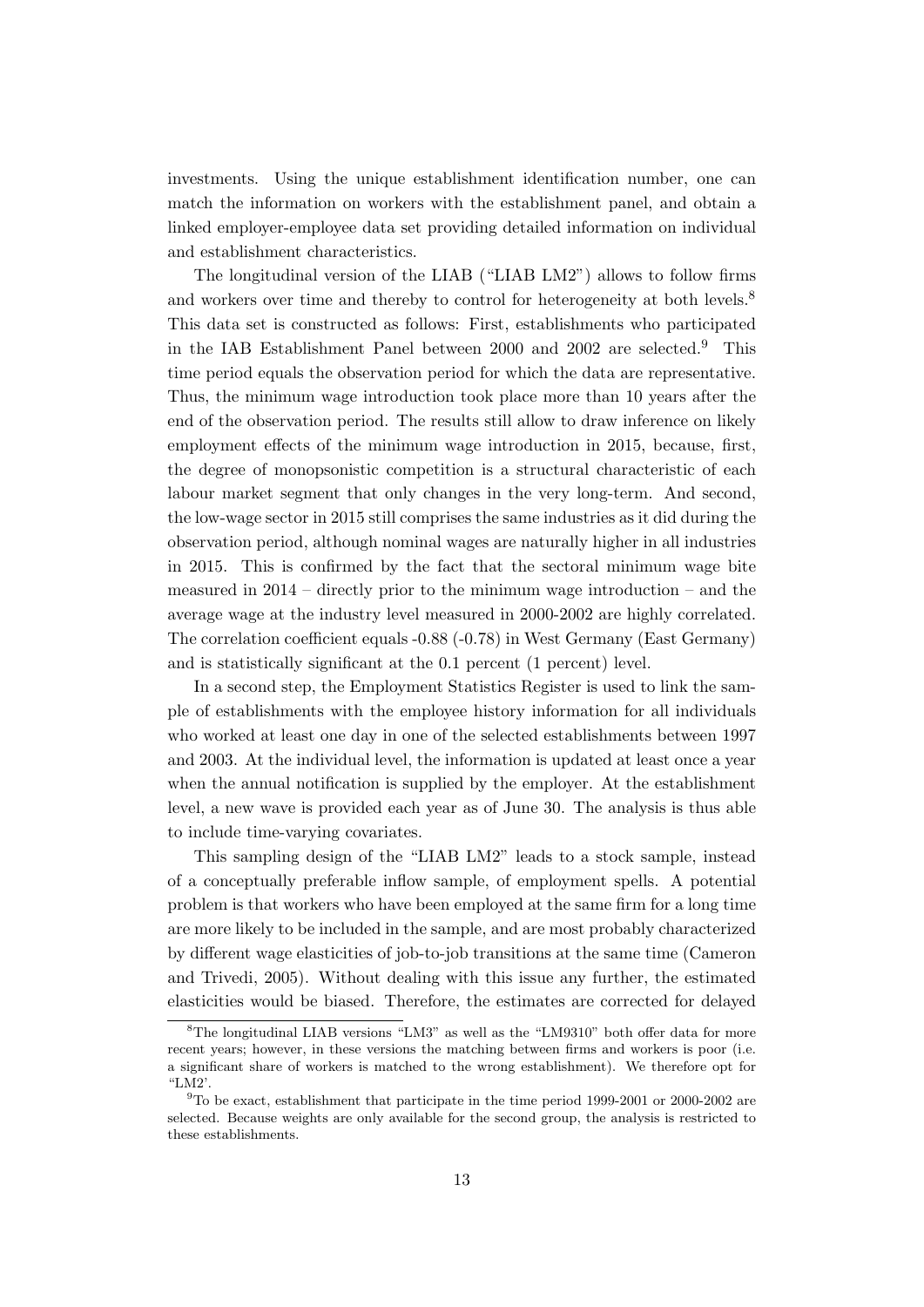entry by analyzing the remaining employment spell during the observation period conditional on having stayed with the same employer until the beginning of the observation period.

To compute separation elasticities from the LIAB, labour market states and direct job-to-job transitions as well as workers' wages have to be identified at an individual level. At each point in time, three labour market states can be differentiated: employment (E) covered by social security, unemployment (U), if the worker is receiving transfer payments, and non-participation (N). Nonparticipants are those individuals not recorded in the data sets. Therefore, this state includes individuals out of the labour market and workers not covered by social security legislation, e.g. civil servants and self-employed workers. As the distinction between unemployment and non-participation is not relevant for the analysis, these two labour market states are considered jointly as nonemployment. Employment spells ending in non-employment are dropped from the dataset since the focus of interest is on job-to-job transitions.

Both, firms' reports of a new employee and individuals' notifications of moving into or out of unemployment, are not always exactly consistent with the actual change of labour market state. For example, workers might report to the unemployment office only a few days after having been laid off. These potential measurement errors are dealt with as follows: A direct job-to-job transition is defined as a worker making a transition from one firm to another with the two employment records being less than 8 days apart. In cases where the gap equals or exceeds 8 days, the transition is from employment to non-employment. Recalls are defined as one single employment spell if the time gap between two employment notifications at the same firm does not exceed 120 days. If the non-employment spell is equal to or larger than 120 days, the worker in question is completely dropped as a distinction between a transition from employment to non-employment and a continuous employment would be arbitrary. Additionally, all employment spells that are shorter than three days are eliminated, as are individuals with more than 300 employment spells. Treating recalls as continuous employment spells as well as the focus on job-to-job transitions ensures that seasonal effects, that obviously differ among industries and may affect wages and transitions into/from non-employment simultaneously, do not distort the results.

The data provide precise information on the daily wage of every spell. However, no information on working hours is available. To ensure comparability between daily wage rates, the analysis is restricted to regular, full-time employees. Workers in vocational training, marginal employees, and part-time workers are thus excluded. Furthermore, all employment spells with wages in the bottom one percent of the wage distribution are excluded. This procedure is not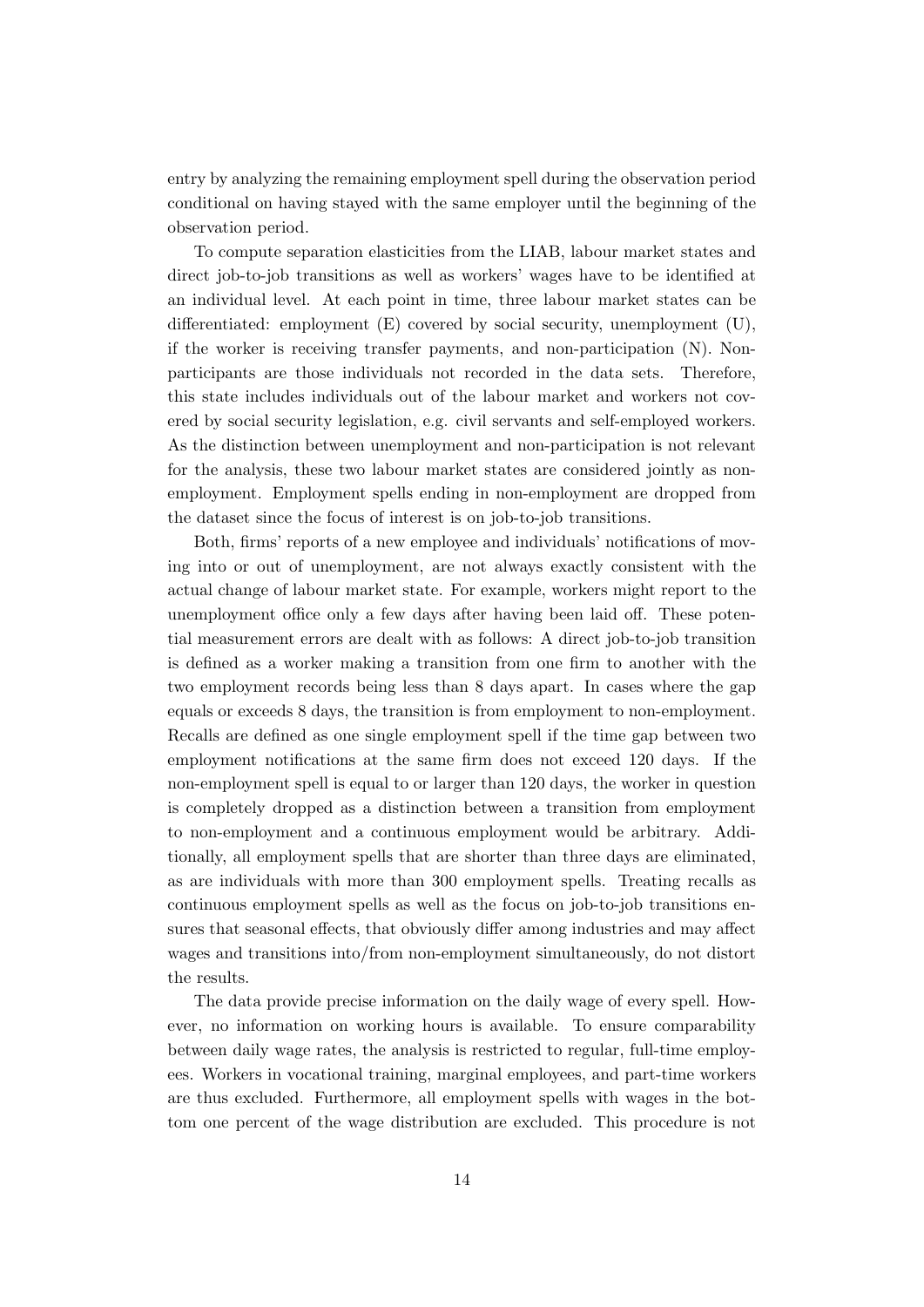sufficient for the upper end of the wage distribution because wages are rightcensored at the social security contribution limit. To avoid possible biases in the estimated wage elasticity of labour supply, all workers whose wages are at this limit at least once during the observation period are dropped. Under the assumption that high-wage workers are subject to a lower degree of monopsonistic competition than low-wage workers, all labour supply elasticities consequently will be underestimated. By definition, this problem is more severe in high-wage compared to low-wage industries. Since the focus of this paper is on low-wage industries and the likely employment effect of the minimum wage introduction, given the degree of monopsonistic competition at the sectoral level, this estimation bias will not distort the conclusions drawn from the analysis. Finally, in order to exclude transitions to non-employment due to (early) retirement, only individuals aged 16 to 55 on 1 January 2000, the beginning of our observation period, are included in the analysis.

The resulting sample contains a total of 669,186 (211,886) employment spells in West Germany (East Germany) of which 100,493 (33,618) end in a job-to-job transition (Table 1). The remaining spells are right-censored. The annual transition probability is similar in East (9 percent) and West Germany (11 percent). Note that the number of workers is only slightly below the number of spells. At first sight this seems odd as a job-to-job transition would result in at least two employment spells per worker. This is however not entirely true for the discussed sample because the subsequent employment spell is only fully observed if the establishment also participates in the IAB Establishment Panel. As we observe the majority of workers in only one establishment and as the data constitute a short, wide panel, the variation in wages used to identify the labour supply elasticity is cross-sectional in nature. Thus, at each point in time similar workers employed in the firms of the same type, but earning different wages, are compared in terms of their job mobility.

The descriptive evidence on the main explanatory variables is in line with expectations – although it should be taken into account that the sample is conditioned on individuals in employment who do not make a transition to nonemployment. Not surprisingly, the average daily wage is higher in West Germany  $(\infty 86.11)$  than in East Germany  $(\infty 63.13)$ . The average educational attainment is higher in East compared to West Germany which may be partly explained by focusing on employment spells ending in job-to-job transitions. As for firms, about equal shares report low, normal and high profitability during the last year. While reorganisation measures are more common in West Germany compared to East Germany, almost 7 percent of all firms are engaged in outsourcing activities. Worker representation in terms of works councils and collective bargaining coverage is, as expected, higher in West Germany, where a works council exists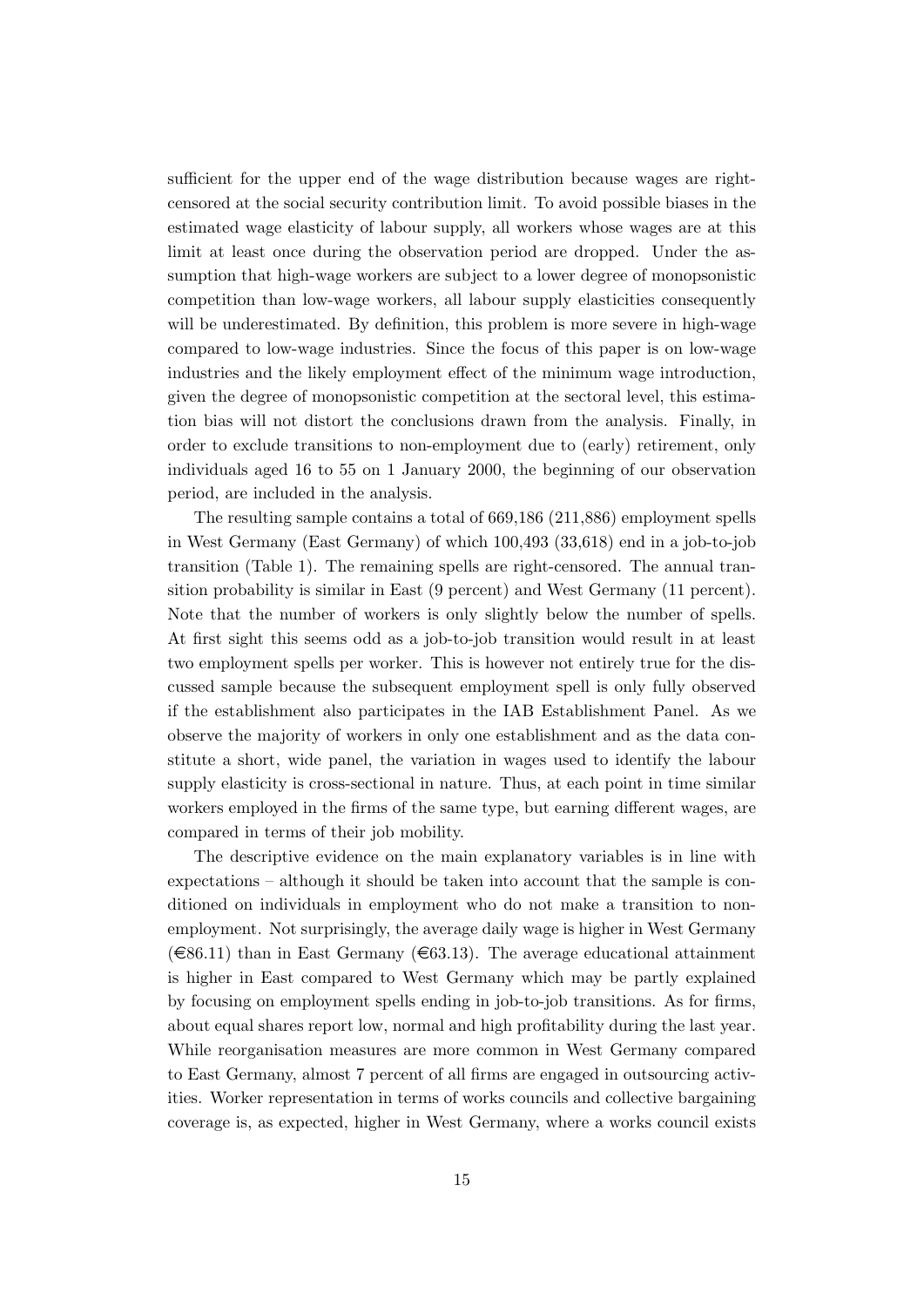|                                             |           | East Germany | West Germany |         |  |
|---------------------------------------------|-----------|--------------|--------------|---------|--|
|                                             | Mean      | sd           | Mean         | sd      |  |
| Daily wage                                  | 63.13     | 23.82        | 86.11        | 29.51   |  |
| Log(Daily wage)                             | 4.07      | 0.38         | 4.39         | 0.37    |  |
| Age                                         | 39.74     | 9.22         | 37.66        | 9.46    |  |
| Non-German                                  | 0.51      | 7.14         | 7.18         | 25.82   |  |
| Female                                      | 38.92     | 48.76        | 32.77        | 46.94   |  |
| Educational attainment: School degree       | 3.13      | 17.42        | 13.30        | 33.96   |  |
| Educational attainment: Vocational training | 83.57     | 37.06        | 76.97        | 42.10   |  |
| Educational attainment: University degree   | $13.30\,$ | 33.95        | 9.73         | 29.64   |  |
| Firm profitability: Low                     | 24.23     | 36.35        | 27.28        | 38.60   |  |
| Firm profitability: Normal                  | 26.03     | 35.22        | 28.36        | 37.15   |  |
| Firm profitability: High                    | 26.20     | 38.13        | 25.97        | 37.35   |  |
| Firm profitability: Non-response            | 3.62      | 14.13        | 3.36         | 14.94   |  |
| Firm profitability: Not applicable          | 19.91     | 38.57        | 15.03        | 34.85   |  |
| Reorganisation: yes                         | 25.64     | 39.74        | 36.14        | 43.96   |  |
| Reorganisation: no                          | 74.23     | 39.75        | 63.59        | 44.01   |  |
| Reorganisation: Non-response                | 0.13      | 2.82         | 0.27         | 4.32    |  |
| Outsourcing                                 | 6.70      | 20.19        | 6.81         | 20.10   |  |
| Share of women                              | 41.22     | 29.46        | 37.15        | 27.24   |  |
| Share of temp. workers                      | 7.38      | 16.86        | 4.48         | 9.75    |  |
| Works council: yes                          | 47.79     | 48.65        | 57.85        | 48.42   |  |
| Works council: no                           | 50.12     | 48.63        | 39.87        | 47.92   |  |
| Works council: Non-response                 | 2.09      | 12.09        | 2.28         | 12.78   |  |
| Collective bargaining: Industry level       | 45.30     | 46.87        | 66.86        | 44.43   |  |
| Collective bargaining: Firm level           | 11.33     | 28.14        | 6.77         | 22.73   |  |
| Collective bargaining: No agreement         | 43.10     | 46.36        | 26.26        | 41.63   |  |
| Collective bargaining: Non-response         | 0.27      | 3.70         | 0.12         | 2.73    |  |
| Spell duration (in days)                    | 2,014     | 1,351        | 1,906        | 1,347   |  |
| Transition probability                      |           | 0.0872       | 0.1065       |         |  |
| Number of job-to-job transitions            |           | 33,618       |              | 100,493 |  |
| Number of employment spells                 |           | 211,886      |              | 669,186 |  |
| Number of workers                           |           | 210,302      | 663,611      |         |  |
| Number of firms                             |           | 3,254        | 4,398        |         |  |

#### Table 1: Sample Description

Notes: The unit of observation are continuous employment spells that do no result in nonemployment. Shares are expressed in percent. Weighted calculations, except for the observation numbers.

Source: LIAB, version "LM2". Authors' calculations.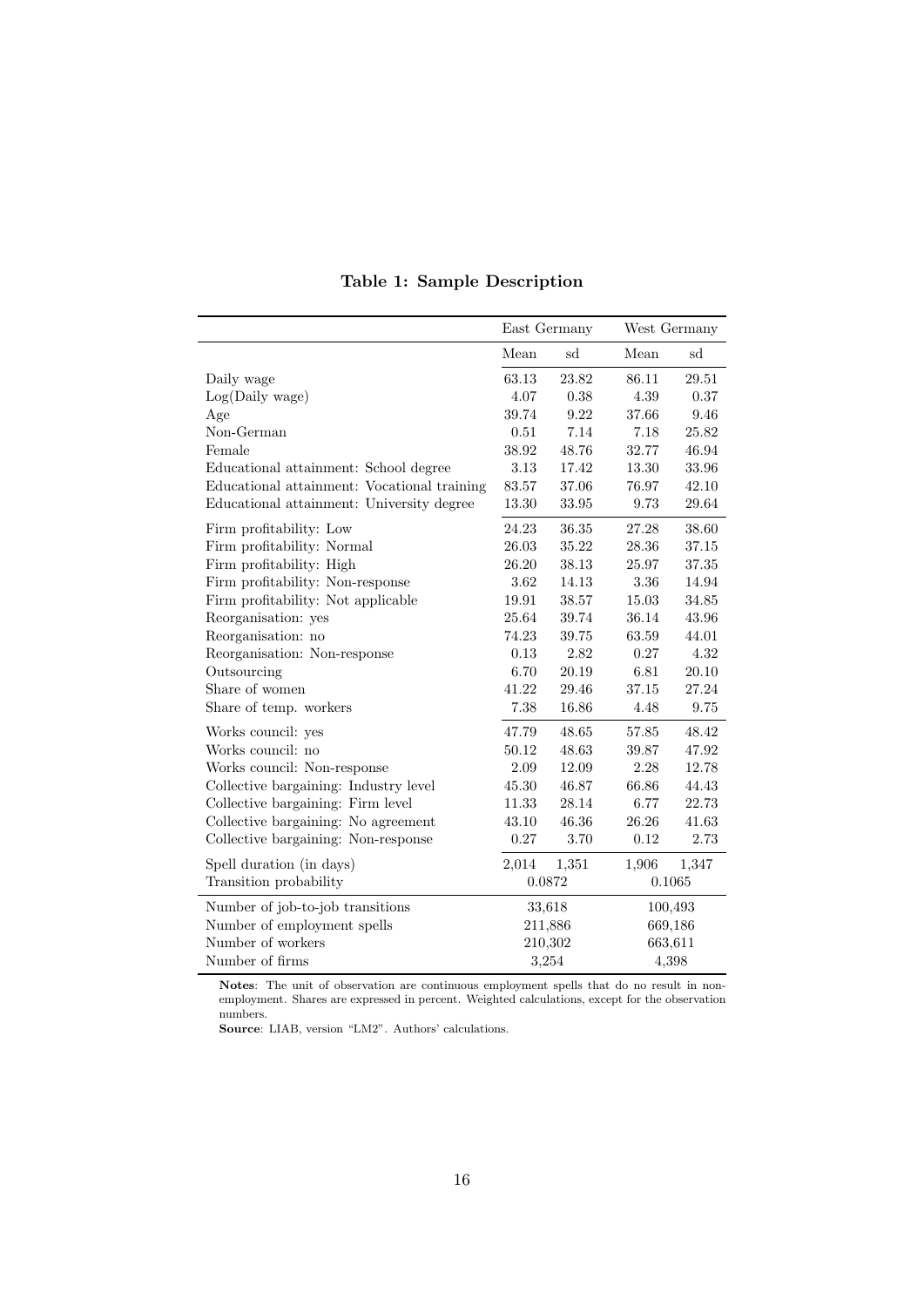in almost 58 percent of firms, and roughly 67 percent of firms are covered by a collective bargaining agreement at the industry level. Finally, the coverage rate of collective bargaining agreements at the firm level is at 11 percent almost twice as high in East compared to West Germany (Table 1).

#### 5 Results

In the following, we present estimates of the labour supply elasticity to the firm using the exponential model for job-to-job transitions described in Section 3. Tables 2 and 3 contain the results of the baseline specification, which pools all industries, for East and West Germany respectively, using four different models: While Model 1 only contains industry and year dummies in addition to log wages, Model 2 adds individual-level controls and Model 3 also includes controls at the establishment level in order to account for demand-side effects. Model 4 additionally controls for the existence of a works council and collective bargaining coverage.

The coefficients of the control variables do not differ qualitatively in East and West Germany and are in line with the existing literature on labour market transitions in Germany (Bachmann, 2005; Kluve, Schaffner and Schmidt, 2009). Women are less likely than men to change employers. The transition probability decreases with age but at a diminishing rate as workers get older. In contrast, employees with a university degree are more likely to make a job-to-job transition compared to individuals who received vocational training or completed their education after high school. Non-Germans also show – as expected – a lower separation probability in West Germany, while the opposite is true in East Germany. The East German sample on migrants is highly selective, however, as the share of non-Germans among all workers is extremely low in general and is further reduced by focusing on employment spells not ending in non-employment.

Turning to the establishment-level controls, workers in firms pursuing outsourcing have a higher separation probability (Model 3 in Tables 2 and 3). The same is true for workers in firms reporting low profitability during the last year as well as in firms not answering the corresponding questions. Thus, non-response is likely to amount to a weak performance. Both results, the role of outsourcing and firm profitability, show the importance of controlling for demand-side factors: Some workers change employers with an increasing threat of job loss. This decision is independent of the wage. Reorganisation within the establishment during the last year has, in contrast, no statistically significant and robust influence on the likelihood to change employers.

Collective bargaining coverage is negatively correlated with the job-to-job transition probability in West, but not in East Germany. The missing relevance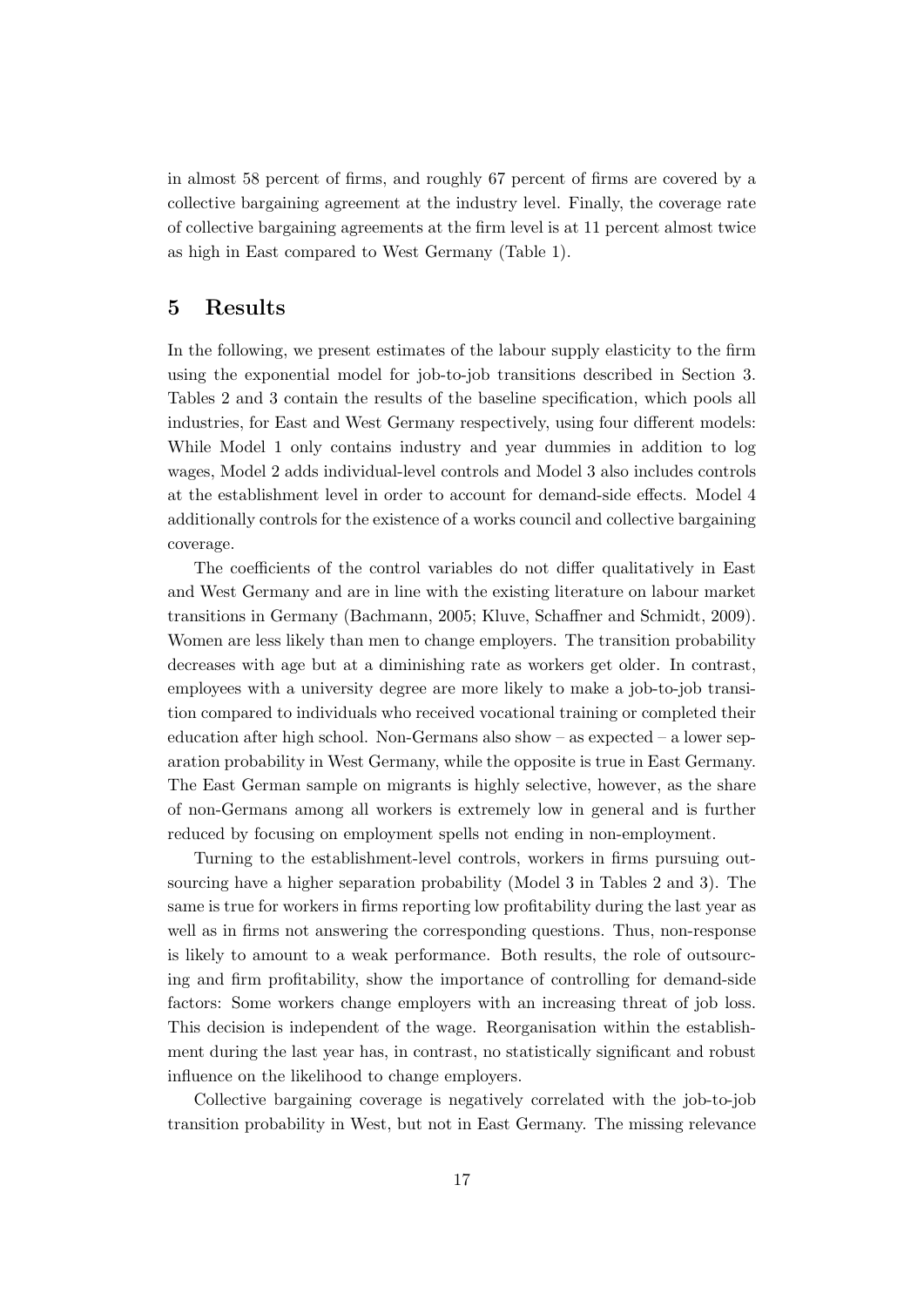|                         | Model 1             | $\,$ Model $2$                     | Model 3                | Model 4                           |  |  |  |  |
|-------------------------|---------------------|------------------------------------|------------------------|-----------------------------------|--|--|--|--|
| Log(Daily wage)         | $-0.825***$ (0.095) | $-0.789^{\ast\ast\ast}$<br>(0.110) | $-0.894***$ (0.105)    | $-0.694***$ (0.107)               |  |  |  |  |
| Female                  |                     | $-0.336***$<br>(0.058)             | $-0.275***$ (0.047)    | $-0.262***$ (0.047)               |  |  |  |  |
| Age                     |                     | $-0.137***$<br>(0.017)             | $-0.131***$<br>(0.016) | $-0.135***$ (0.016)               |  |  |  |  |
| Age <sup>2</sup>        |                     | $0.001***$<br>(0.000)              | $0.001***$<br>(0.000)  | $0.001^{***}\,$<br>(0.000)        |  |  |  |  |
| Educational attainment: |                     |                                    |                        |                                   |  |  |  |  |
| School degree           |                     | $-0.012$<br>(0.116)                | $-0.018$<br>(0.113)    | 0.022<br>(0.111)                  |  |  |  |  |
| University degree       |                     | $0.308***$<br>(0.077)              | (0.071)<br>$0.356***$  | $0.324***$<br>(0.072)             |  |  |  |  |
| Non-German              |                     | $0.495*$<br>(0.269)                | $0.523**$<br>(0.257)   | $0.558**$<br>(0.257)              |  |  |  |  |
| Profitability:          |                     |                                    |                        |                                   |  |  |  |  |
| Low                     |                     |                                    | (0.094)<br>0.149       | $0.159*$<br>(0.091)               |  |  |  |  |
| High                    |                     |                                    | $-0.053$<br>(0.087)    | $-0.062$<br>(0.086)               |  |  |  |  |
| Non-response            |                     |                                    | $1.129***$<br>(0.186)  | $1.150***$<br>(0.187)             |  |  |  |  |
| Not applicable          |                     |                                    | $-0.057$<br>(0.169)    | 0.057<br>(0.177)                  |  |  |  |  |
| Reorganisation:         |                     |                                    |                        |                                   |  |  |  |  |
| ves                     |                     |                                    | 0.147<br>(0.092)       | $0.205***$<br>(0.094)             |  |  |  |  |
| Non-response            |                     |                                    | $-0.030$<br>(0.608)    | $-0.034$<br>(0.618)               |  |  |  |  |
| Outsourcing             |                     |                                    | $0.706***$<br>(0.147)  | $0.748^{\ast\ast\ast}$<br>(0.147) |  |  |  |  |
| Share of women          |                     |                                    | $-0.004*$<br>(0.002)   | $-0.004*$<br>(0.002)              |  |  |  |  |
| Share of temp. workers  |                     |                                    | $0.008***$<br>(0.002)  | $0.007***$<br>(0.002)             |  |  |  |  |
| Works council:          |                     |                                    |                        |                                   |  |  |  |  |
| yes                     |                     |                                    |                        | $-0.416***$<br>(0.092)            |  |  |  |  |
| Non-response            |                     |                                    |                        | $-0.209$<br>(0.170)               |  |  |  |  |
| Collective bargaining:  |                     |                                    |                        |                                   |  |  |  |  |
| Industry level          |                     |                                    |                        | (0.088)<br>$-0.031$               |  |  |  |  |
| Firm level              |                     |                                    |                        | 0.119<br>(0.112)                  |  |  |  |  |
| Non-response            |                     |                                    |                        | (0.425)<br>0.198                  |  |  |  |  |
| Industry dummies        | yes                 | yes                                | yes                    | yes                               |  |  |  |  |
| Year dummies            | yes                 | yes                                | yes                    | yes                               |  |  |  |  |
| Federal states dummies  | yes                 | yes                                | yes                    | yes                               |  |  |  |  |
| Log likelihood          | $-87,736$           | $-85,643$                          | $-83,458$              | $-83,396$                         |  |  |  |  |
| Observations            | 543,730             | 543,730                            | 543,730                | 543,730                           |  |  |  |  |

#### Table 2: Separation rate to employment in East Germany

Legend:  $* p < 0.10, ** p < 0.05, *** p < 0.01.$ 

Notes: Clustered standard errors at the establishment level in parentheses. Weighted estimations. Source: LIAB, version "LM2". Authors' calculations.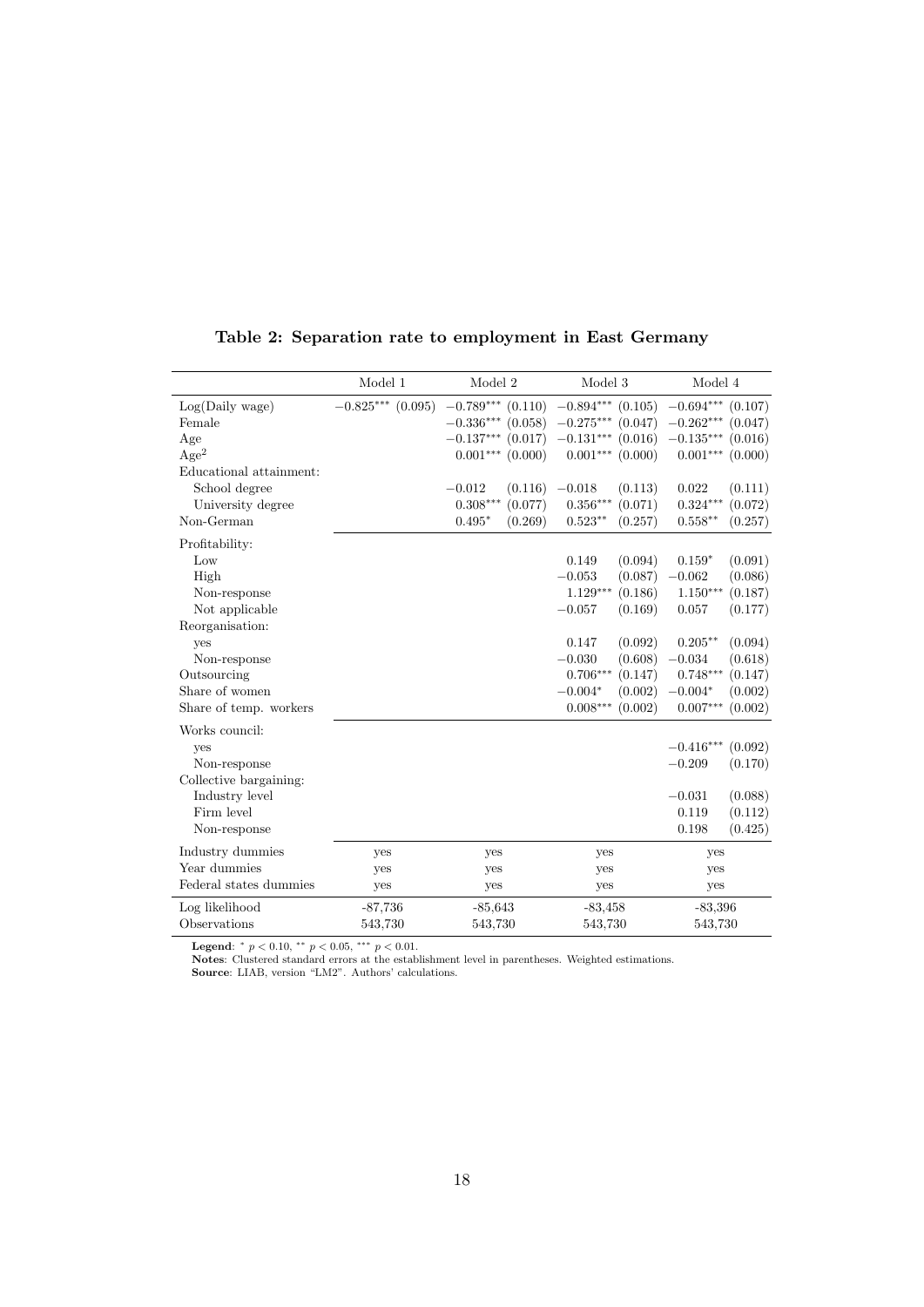|                         | Model 1             | Model 2                            | Model 3                           | Model 4                           |  |  |
|-------------------------|---------------------|------------------------------------|-----------------------------------|-----------------------------------|--|--|
| Log(Daily wage)         | $-1.014***$ (0.081) | $-1.035^{\ast\ast\ast}$<br>(0.083) | $-1.011***$ (0.080)               | $-0.925***$<br>(0.071)            |  |  |
| Female                  |                     | $-0.237***$<br>(0.050)             | $-0.219***$ (0.044)               | $-0.212***$<br>(0.043)            |  |  |
| Age                     |                     | $-0.079***$ (0.010)                | $-0.080***$ (0.010)               | $-0.082***$<br>(0.010)            |  |  |
| Age <sup>2</sup>        |                     | $0.001***$<br>(0.000)              | $0.001***$ $(0.000)$              | $0.001***$<br>(0.000)             |  |  |
| Educational attainment: |                     |                                    |                                   |                                   |  |  |
| School degree           |                     | $-0.072$<br>(0.069)                | $-0.103$<br>(0.067)               | (0.066)<br>$-0.093$               |  |  |
| University degree       |                     | $0.362***$<br>(0.061)              | $0.344***$<br>(0.059)             | $0.316***$<br>(0.058)             |  |  |
| Non-German              |                     | $-0.146***$<br>(0.052)             | $-0.164***$<br>(0.051)            | $-0.152***$<br>(0.052)            |  |  |
| Profitability:          |                     |                                    |                                   |                                   |  |  |
| Low                     |                     |                                    | $0.180***$<br>(0.066)             | $0.174***$<br>(0.065)             |  |  |
| High                    |                     |                                    | $-0.053$<br>(0.086)               | $-0.062$<br>(0.085)               |  |  |
| Non-response            |                     |                                    | $0.771***$<br>(0.125)             | $0.783***$<br>(0.125)             |  |  |
| Not applicable          |                     |                                    | $-0.291**$<br>(0.123)             | $-0.195$<br>(0.126)               |  |  |
| Reorganisation:         |                     |                                    |                                   |                                   |  |  |
| yes                     |                     |                                    | $-0.114*$<br>(0.064)              | $-0.08$<br>(0.065)                |  |  |
| Non-response            |                     |                                    | (0.286)<br>$-0.026$               | 0.016<br>(0.297)                  |  |  |
| Outsourcing             |                     |                                    | $0.353^{\ast\ast\ast}$<br>(0.105) | $0.395^{\ast\ast\ast}$<br>(0.102) |  |  |
| Share of women          |                     |                                    | 0.001<br>(0.002)                  | $-0.001$<br>(0.002)               |  |  |
| Share of temp. workers  |                     |                                    | $0.009***$<br>(0.002)             | $0.010***$<br>(0.002)             |  |  |
| Works council:          |                     |                                    |                                   |                                   |  |  |
| yes                     |                     |                                    |                                   | $-0.147**$<br>(0.067)             |  |  |
| Non-response            |                     |                                    |                                   | $-0.138$<br>(0.120)               |  |  |
| Collective bargaining:  |                     |                                    |                                   |                                   |  |  |
| Industry level          |                     |                                    |                                   | $-0.171***$<br>(0.064)            |  |  |
| Firm level              |                     |                                    |                                   | $-0.162$<br>(0.099)               |  |  |
| Non-response            |                     |                                    |                                   | $-0.105$<br>(0.445)               |  |  |
| Industry dummies        | yes                 | yes                                | yes                               | yes                               |  |  |
| Year dummies            | yes                 | yes                                | yes                               | yes                               |  |  |
| Federal states dummies  | yes                 | yes                                | yes                               | yes                               |  |  |
| Log likelihood          | $-268,500$          | $-262,775$                         | $-259,659$                        | $-259,350$                        |  |  |
| Observations            | 1,722,067           | 1,722,067                          | 1,722,067                         | 1,722,067                         |  |  |

#### Table 3: Separation rate to employment in West Germany

Legend:  $* p < 0.10, ** p < 0.05, *** p < 0.01.$ 

Notes: Clustered standard errors at the establishment level in parentheses. Weighted estimations. Source: LIAB, version "LM2". Authors' calculations.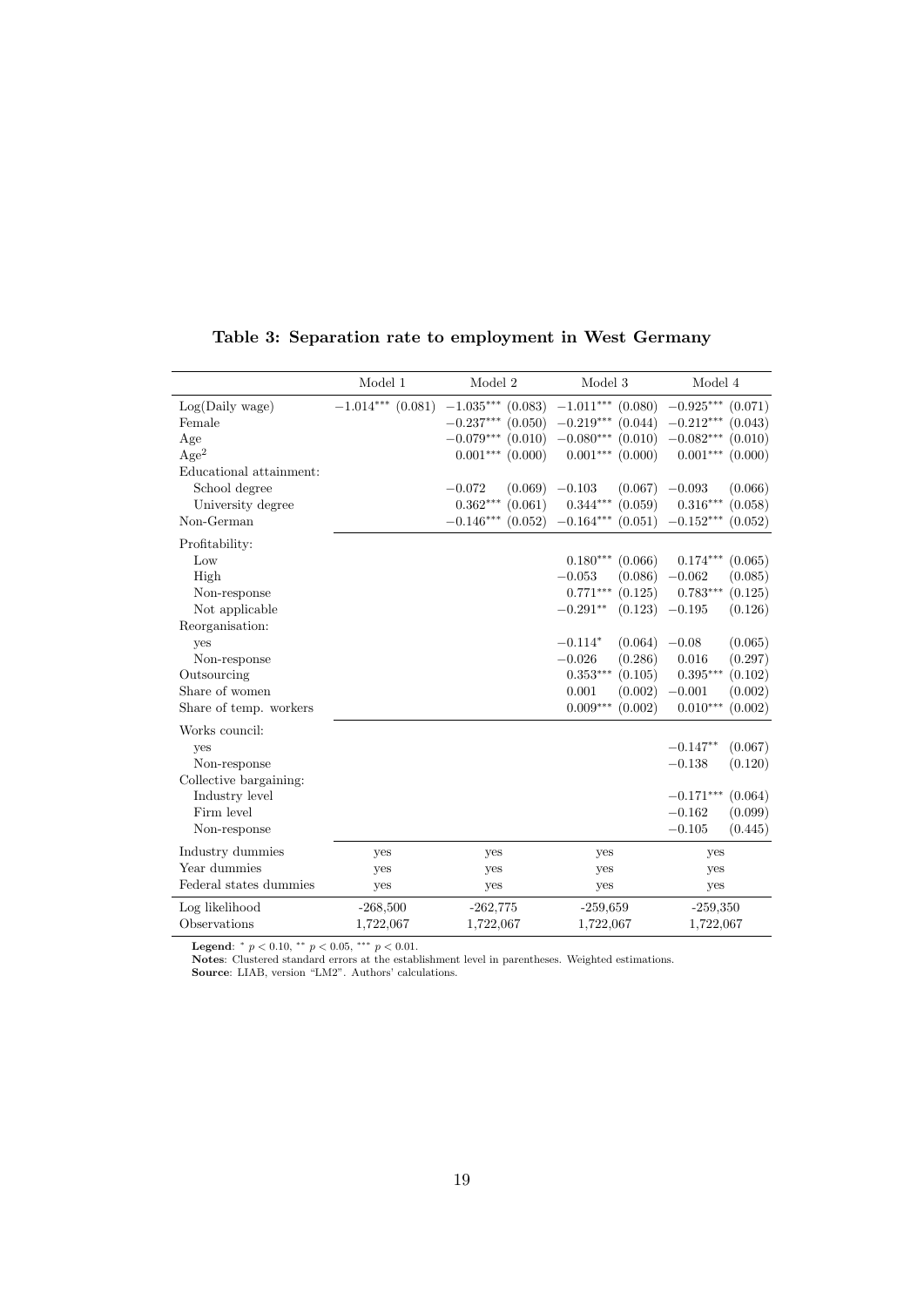of collective bargaining for the separation probability in East Germany can be explained by much lower coverage rates (Table 1). The point estimate of the presence of a works council is negative and statistically significant in East and West Germany alike, which is in line with the literature on workers' voice and the labour turnover rate. For example, Hirsch, Schank and Schnabel (2010b) show for Germany that the separation rate is reduced by the presence of a works council through voice, monopoly (i.e. wage) and insurance effects.

The coefficient of interest is the one on the (log) daily wage. It can directly be interpreted as the wage elasticity of the separation rate of job-to-job transitions (see Section 3). The estimation results show that a wage increase of one percent leads to a decrease in the probability to make a separation, conditional on job survival until time t, of 0.69 – 0.89 percent in East Germany and of 0.93 – 1.04 percent in West Germany. Therefore, the estimated elasticities show bigger differences between East and West Germany than across the four specifications.

Assuming that separations to non-employment are wage inelastic, the labour supply elasticity to the individual firm is twice the wage elasticity of separations to employment (see Equation 4). Thus, taking values of  $1.4 - 1.8$  in East Germany and 1.8 – 2.1 in West Germany, the average labour supply elasticity to the individual firm is considerably lower than expected in a perfectly competitive labour market. This result is in line with other estimates of the labour supply elasticity (Ransom and Oaxaca, 2010; Hirsch, Schank and Schnabel, 2010a).

The observation that the degree of monopsonistic competition is higher in East compared to West Germany may be explained by the same factors that are important to explain differences between industries, especially worker composition and worker representation. As for worker composition, the share of women among employment is much higher in East than in West Germany (Table 1). With women being subject to a higher degree of monopsonistic competition, a higher share of women in East Germany therefore is in line with the observed higher degree of monopsonistic competition in this part of the country. However, non-German and low-skilled workers also face higher degrees of monopsonistic competition, and are more prevalent in West compared to East Germany. Therefore, the overall role of worker composition in explaining differences in monopsonistic competition between East and West Germany remains unclear. The importance of worker representation is, in contrast, less ambiguous. As for types of representation, both works councils and collective bargaining coverage are significantly less common in East Germany compared to West Germany (Table 1), which is in line with a higher degree in monopsonistic competition in East Germany.

In addition, East Germany is characterized to a higher degree by rural areas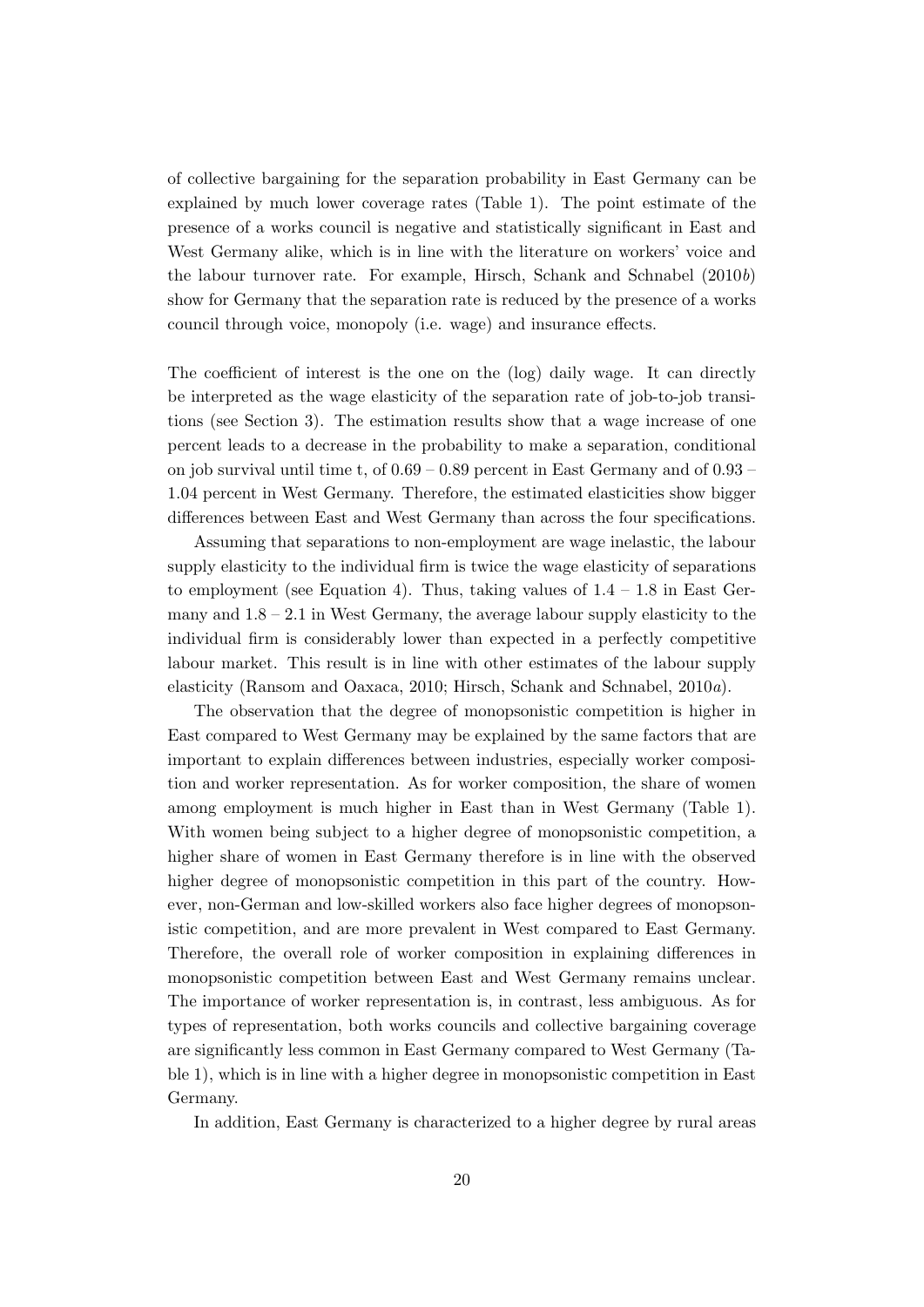with very few employers. While regional employer concentration is not the prime source of a high degree of monopsonistic competition, it augments monopsony power that stems from workers' limited mobility, which in turn is especially relevant for women.

To obtain the wage elasticity of labour supply by sector, we estimate the baseline specification separately for each industry and East and West Germany. We do so using Model 3 which is our preferred specification because it controls for worker-level heterogeneity and demand-side factors by including firm-level variables. Concerning Model 4, it is unclear whether the existence of a works council and coverage by a collective bargaining agreement should be used as additional control variables at the establishment level. While works councils and union coverage tend to increase wages and reduce separation rates (Hirsch, Schank and Schnabel, 2010b), this variation might be part of the explanation for differences in the degree of monopsonistic competition. In any case, Model 3 provides more conservative estimates than Model 4 since the inclusion of collective bargaining coverage and the existence of a works council further reduces the estimated wage elasticities of labour supply. Further, the results are qualitatively robust when using Model 4. In West Germany, this is true for the large majority of industries, in East Germany for those industries which are characterized by an especially high or low degree of monopsonistic competition.<sup>10</sup>

The estimation results of the labour supply elasticities for East and West Germany are presented in Tables 4 and 5. These results reveal considerable differences between industries, ranging from elasticities that are not significantly different from zero (wholesale, retailing, hotels and restaurants) to 3.4 (manufacturing of consumer goods) in East Germany and from zero (agriculture, hotels and restaurants) to 3.5 (education) in West Germany. Industries with especially low labour supply elasticities, and consequently a higher degree of monopsonistic competition, include wholesale, retailing, as well as hotels and restaurants. In contrast, mining, electricity and utilities, education, and all types of manufacturing are characterized by relatively high labour supply elasticities in East and West Germany alike.

One of the key predictions of the monopsony model is that firms operate with a constant amount of vacancies because labour demand exceeds labour supply at the going wage rate. Therefore, we test the internal validity of the model by analyzing if those industries with a high estimated labour supply elasticity are characterized by few vacancies and vice versa. The amount of vacancies in an

<sup>10</sup>These results are not included in the paper, but can be obtained from the authors upon request.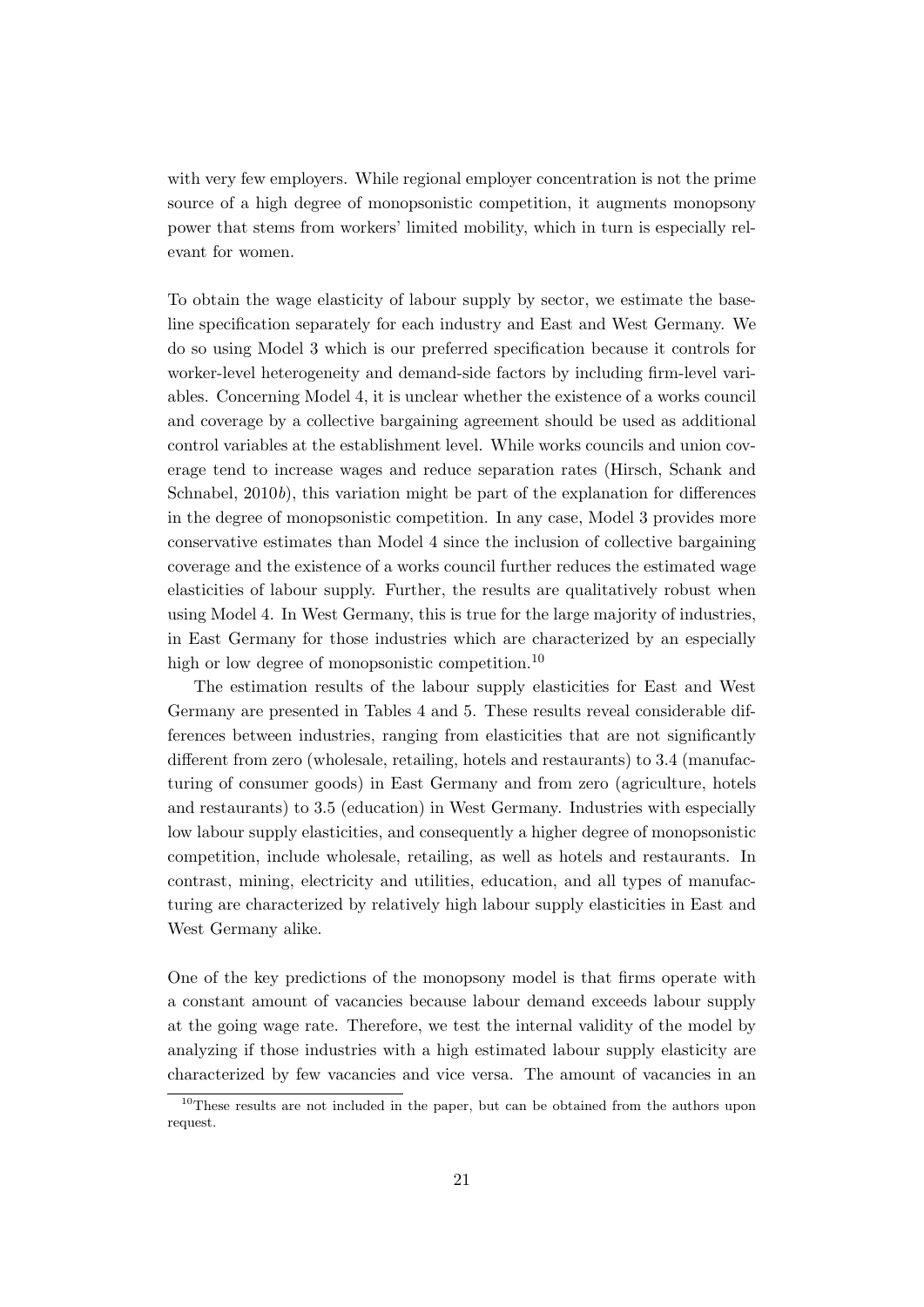|                                    |       |                          |                                   | Elasticity of             |                  |               | Observations     |
|------------------------------------|-------|--------------------------|-----------------------------------|---------------------------|------------------|---------------|------------------|
|                                    | Mean  | Wages <sup>a</sup><br>sd | Minimum<br>wage bite <sup>b</sup> | Job-to-job<br>transitions | Labour<br>supply | <b>Spells</b> | Transi-<br>tions |
| Agriculture                        | 45.19 | 16.12                    | 12.7                              | $-0.646*$<br>(0.391)      | 1.292            | 3.496         | 647              |
| Mining and utilities               | 70.91 | 22.86                    | 0.2                               | $-1.140**$<br>(0.574)     | 2.280            | 13,992        | 2,827            |
| Manufacturing of food products     | 48.47 | 20.34                    | 10.0                              | $-1.241***$<br>(0.433)    | 2.482            | 5,001         | 938              |
| Manufacturing of consumer products | 53.04 | 23.75                    | 2.8                               | $-1.685***$<br>(0.544)    | 3.369            | 3,842         | 348              |
| Manufacturing of industrial goods  | 57.46 | 20.10                    | 0.9                               | $-0.671*$<br>(0.347)      | 1.343            | 16,885        | 2,426            |
| Manufacturing of capital goods     | 61.24 | 21.46                    | 0.7                               | $-1.254***$<br>(0.211)    | 2.507            | 32,595        | 3.761            |
| Construction                       | 55.18 | 16.68                    | 0.3                               | (0.345)<br>$-1.381***$    | 2.762            | 9.961         | 2,628            |
| Wholesale                          | 55.57 | 20.47                    | 2.1                               | (0.341)<br>$-0.359$       | 0.717            | 3.993         | 540              |
| Retailing                          | 50.89 | 19.17                    | 11.9                              | (0.351)<br>$-0.172$       | 0.344            | 2,120         | 392              |
| Transportation                     | 55.82 | 18.25                    | 8.3                               | (0.344)<br>$-0.714**$     | 1.427            | 10,482        | 1,676            |
| Hotels and restaurants             | 36.08 | 12.18                    | 17.6                              | 0.548<br>(0.506)          | $-1.095$         | 383           | 150              |
| Financial services                 | 81.79 | 23.76                    | 0.5                               | $-0.897**$<br>(0.439)     | 1.794            | 5,699         | 877              |
| Liberal professions                | 55.59 | 26.05                    | 4.9                               | $-0.948***$<br>(0.231)    | 1.896            | 8.193         | 1,998            |
| Education                          | 66.87 | 32.62                    | 2.5                               | $-1.459***$<br>(0.222)    | 2.918            | 16,161        | 4,499            |
| Health                             | 61.68 | 23.24                    | 2.3                               | $-1.055***$<br>(0.264)    | 2.109            | 23,782        | 3,441            |
| Other services                     | 47.56 | 27.05                    | 11.7                              | $-1.393***$<br>(0.339)    | 2.786            | 4,309         | 352              |
| Non-industrial organizations       | 54.28 | 23.64                    | 1.8                               | $-0.466$<br>(0.702)       | 0.932            | 3,284         | 515              |
| Public administration              | 71.10 | 20.86                    | 0.2                               | $-0.781$<br>(0.492)       | 1.563            | 46,873        | 5,247            |
| All Industries                     | 63.13 | 23.82                    | 4.4                               | $-0.894***$<br>(0.105)    | 1.788            | 211,886       | 33,618           |

Table 4: Wage elasticity by industry - East Germany

**Legend:** \*  $p < 0.10$ , \*\*  $p < 0.05$ , \*\*\*  $p < 0.01$ .<br>Notes: (a) Descriptive evidence at the industry level. The average wage level is calculated based on a different sample, i.e. before employment spells resulting in non-employment are excluded.(b) Figures taken from Bellmann et al. (2015). (c) Results from separate, weighted estimations of Model 3 by industry. The elasticity of job-to-job transitions is Source: LIAB, version "LM2". Authors' calculations.

| Table 5: Wage elasticity by industry - West Germany |  |
|-----------------------------------------------------|--|
|-----------------------------------------------------|--|

|                                    |        |                          |                      | Elasticity of <sup>b</sup>  |                  |         | Observations     |
|------------------------------------|--------|--------------------------|----------------------|-----------------------------|------------------|---------|------------------|
|                                    | Mean   | Wages <sup>a</sup><br>sd | Minimum<br>wage bite | $Job-to-job$<br>transitions | Labour<br>supply | Spells  | Transi-<br>tions |
| Agriculture                        | 57.25  | 18.66                    | 12.7                 | $-0.441$<br>(1.308)         | 0.883            | 748     | 142              |
| Mining and utilities               | 95.63  | 25.52                    | 0.2                  | $-1.288***$<br>(0.440)      | 2.577            | 25,729  | 6,620            |
| Manufacturing of food products     | 69.90  | 28.05                    | 10.0                 | $-1.113***$ (0.218)         | 2.227            | 14,744  | 1,931            |
| Manufacturing of consumer products | 80.74  | 28.72                    | 2.8                  | $-0.878***$<br>(0.303)      | 1.757            | 19,928  | 3,741            |
| Manufacturing of industrial goods  | 88.88  | 27.48                    | 0.9                  | $-1.125***$<br>(0.275)      | 2.249            | 108,949 | 16,404           |
| Manufacturing of capital goods     | 91.46  | 28.04                    | 0.7                  | $-1.420***$<br>(0.160)      | 2.841            | 195,909 | 22,992           |
| Construction                       | 76.89  | 22.15                    | 0.3                  | $-1.084***$<br>(0.261)      | 2.167            | 15,561  | 3,211            |
| Wholesale                          | 82.81  | 30.73                    | 2.1                  | $-0.864***$<br>(0.152)      | 1.728            | 18,189  | 3,247            |
| Retailing                          | 65.79  | 24.79                    | 11.9                 | $-0.369**$<br>(0.181)       | 0.737            | 10,687  | 2,432            |
| Transportation                     | 74.70  | 26.55                    | 8.3                  | $-1.089***$<br>(0.174)      | 2.178            | 38,194  | 3.583            |
| Hotels and restaurants             | 51.66  | 21.92                    | 17.6                 | $-0.137$<br>(0.239)         | 0.274            | 2,104   | 711              |
| Financial services                 | 101.10 | 29.01                    | 0.5                  | $-1.263***$<br>(0.237)      | 2.526            | 57,533  | 9,000            |
| Liberal professions                | 75.42  | 35.78                    | 4.9                  | $-1.237***$<br>(0.158)      | 2.473            | 30,326  | 8,280            |
| Education                          | 85.09  | 29.81                    | 2.5                  | $-1.749***$<br>(0.337)      | 3.498            | 10,226  | 1,730            |
| Health                             | 72.45  | 27.74                    | 2.3                  | $-0.703***$<br>(0.195)      | 1.407            | 46,801  | 6,828            |
| Other services                     | 66.36  | 35.44                    | 11.7                 | (0.503)<br>$-0.722$         | 1.445            | 6,265   | 759              |
| Non-industrial organizations       | 78.18  | 32.73                    | 1.8                  | $-0.804**$<br>(0.333)       | 1.607            | 5,116   | 829              |
| Public administration              | 85.97  | 23.49                    | 0.2                  | $-0.798***$<br>(0.306)      | 1.597            | 59,444  | 6,841            |
| All Industries                     | 86.11  | 29.51                    | 4.4                  | $-1.011***$<br>(0.080)      | 2.021            | 669,186 | 100,493          |

**Legend:**  $* p < 0.10, ** p < 0.05, *** p < 0.01$ .<br>**Notes:** (a) Descriptive evidence at the industry level. The average wage level is calculated based on a different sample, i.e. before employment spells resulting in non-employment are excluded.(b) Figures taken from Bellmann et al. (2015). (c) Results from separate, weighted estimations of Model 3 by industry. The elasticity of job-to-job transitions is the coefficient of log(daily wage). Clustered standard errors at the establishment level in parentheses. The elasticity of labour su Source: LIAB, version "LM2". Authors' calculations.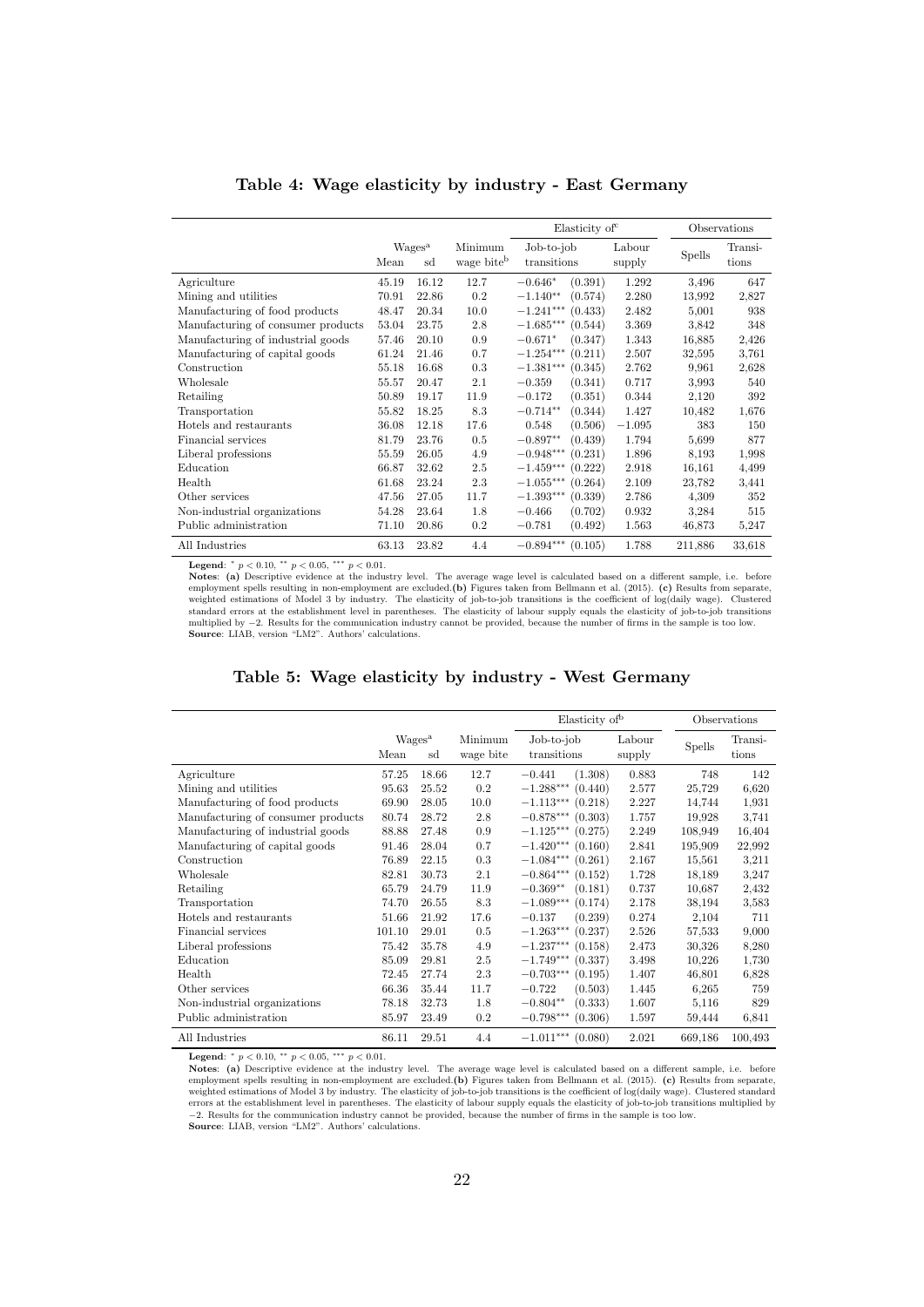industry is measured by the number of vacancies all firms offer divided by the total number of jobs. These figures are derived from the establishment-side information contained in the data. The expected negative correlation between the estimated labour supply elasticities and the amount of vacancies can be observed in both East and West Germany, although it is only statistically significant in East Germany (Table 6). Tables A.1 and A.2 provide all industry-level indicators that were used to calculate the correlation coefficients in Table 6. For example, hotels and restaurants show the lowest estimated labour supply elasticity and have at almost 4 percent the highest share of vacancies among total employment in both East and West Germany. In contrast, mining and utilities are characterized by one of the highest estimated labour supply elasticities, while only slightly more than 0.5 percent of all jobs are vacant.

The source of the differences in the degree of monopsonistic competition across industries lies in the behaviour of workers who do not change jobs to obtain a higher wage, in the importance of job-specific human capital, and in the extent of workers representation at the firm level (see Section 2). Local employer concentration, in contrast, is not necessary for explaining differences in monopsonistic competition across industries. We therefore expect to find higher degrees of monopsonistic competition in industries with a low share of firms with a works council and collective bargaining coverage or with a high share of women, migrants, and low-skilled workers. The previous empirical literature has shown that these three groups are characterized by lower separation rate elasticities due to non-wage employer preferences, imperfect mobility or incomplete information.

To analyse the importance of the sources of monopsonistic competition for each industry, Table 6 shows simple correlation coefficients of the estimated wage elasticities of labour supply and the share of women, the share of non-Germans, the share of low skilled, and the share of high skilled workers. Additionally, the labour supply elasticities are correlated with the share of workers employed in firms with works councils as well as the share of firms with collective bargaining coverage at the industry and at the firm level. All correlation coefficients have the expected sign, although only half of them are statistically significant at least at the 10 percent level. This is, however, easily explained by the low number of observations that is determined by the number of industries for which the labour supply elasticities were estimated (see Tables A.1 and A.2).

A strong relationship exists between worker composition and the degree of monopsonistic competition: Industries with a high share of women, non-Germans and/or low-skilled workers are characterized by a higher degree of monopsonistic competition (Table 6). While the correlation of the estimated labour supply elasticities and the share of non-Germans and highly-skilled workers is statistically significant at least at the 10 percent level in East and West Germany, the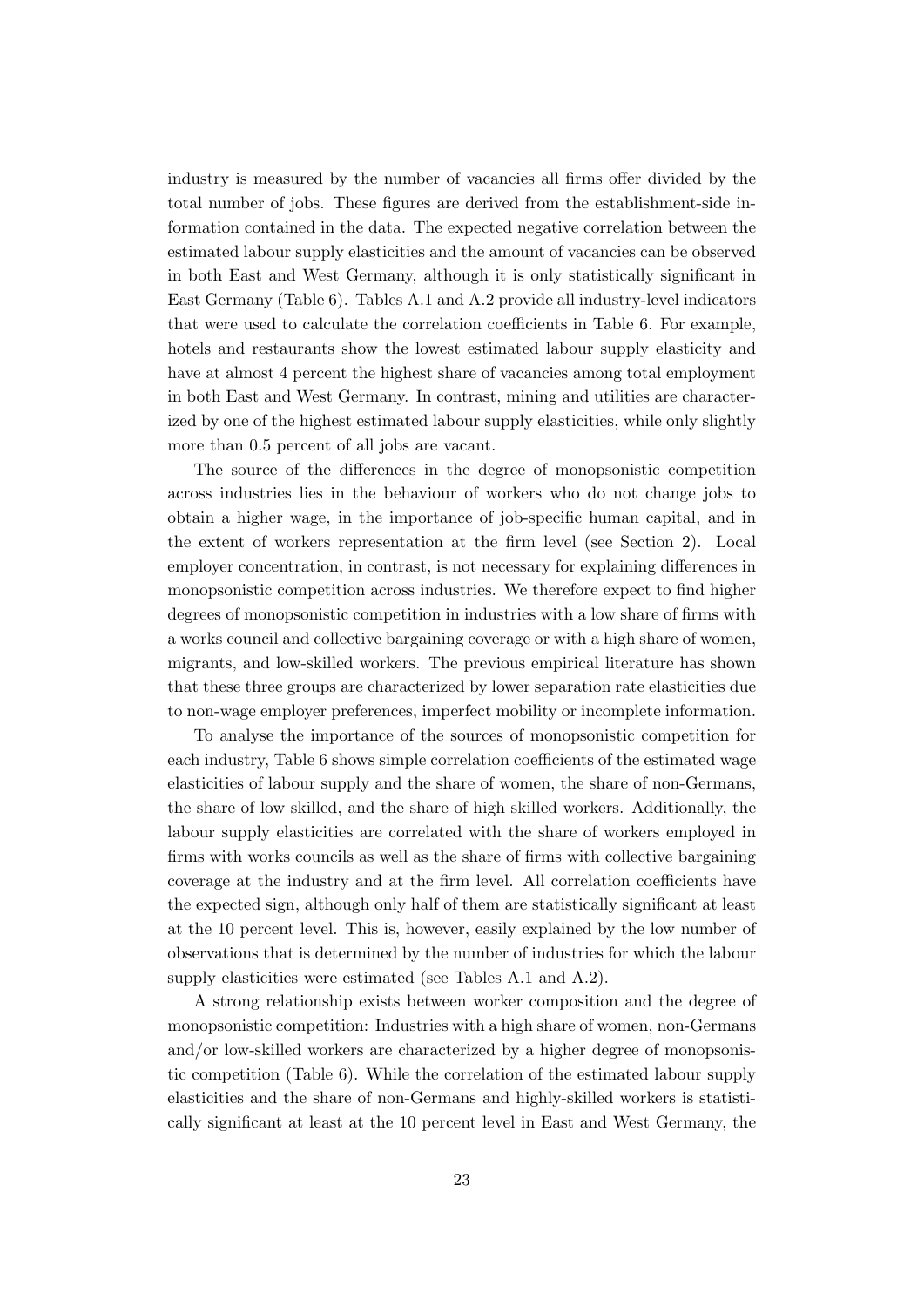|                                                                                                                                                  | East Germany                                  |                                      | West Germany                                  |                                      |  |
|--------------------------------------------------------------------------------------------------------------------------------------------------|-----------------------------------------------|--------------------------------------|-----------------------------------------------|--------------------------------------|--|
|                                                                                                                                                  | Correlation                                   | p-value                              | Correlation                                   | p-value                              |  |
| Share of vancanies among all jobs                                                                                                                | $-0.4552$                                     | 0.0577                               | $-0.3722$                                     | 0.1283                               |  |
| Share of workers in firms with works council<br>Share of firms with CB coverage (industry level)<br>Share of firms with CB coverage (firm level) | 0.3525<br>0.1867<br>0.4765                    | 0.1513<br>0.4581<br>0.0456           | 0.5694<br>0.0209<br>0.1692                    | 0.0136<br>0.9343<br>0.5022           |  |
| Share of women<br>Share of non-Germans<br>Share of workers with high school diploma<br>Share of workers with university diploma                  | $-0.1974$<br>$-0.6304$<br>$-0.2991$<br>0.4248 | 0.4324<br>0.0050<br>0.2279<br>0.0789 | $-0.2698$<br>$-0.5419$<br>$-0.2844$<br>0.4556 | 0.2789<br>0.0202<br>0.2527<br>0.0574 |  |

Table 6: Degree of monopsonistic competition and vacancies, worker representation and worker composition

Notes: Correlation coefficient of industry-specific labour supply elasticities (see Tables 4 and 5) and weighted industry-level indicators (see Tables A.1 and A.2). Note that the share of vacancies among all jobs is calculated based on the firm-side information ('Betriebspanel') in our data. Source: LIAB, version "LM2". Authors' calculations.

correlation coefficient with the share of women remains statistically insignificant.

This result is somewhat surprising, as it is well established in the empirical literature that women are exposed to a higher degree of monopsonistic competition than men (Hirsch, Schank and Schnabel, 2010a; Sulis, 2011). One explanation is that part-time employment has been excluded from the estimation sample (Section 4) and those women working part-time might have stronger non-wage employer preferences and face higher limited regional mobility than women working full-time. Another explanation lies in the interaction of worker composition with worker representation. Some industries, such as education or financial services, show relatively high labour supply elasticities and a high share of women at the same time, thereby distorting the expected negative correlation between the share of women in an industry and its average labour supply elasticity. However, worker representation – in terms of works councils and collective bargaining coverage – is strong in exactly the same industries (Tables A.1 and A.2). Thus, the importance of worker representation might simply be higher in these industries compared to the importance of worker composition for the degree of monopsonistic competition.

Indeed, the share of workers in firms with a works council (West Germany) and the share of firms with a collective bargaining agreement at the firm level (East Germany) are both positively correlated with the estimated labour supply elasticities. Interestingly, the share of firms covered by a collective bargaining agreement at the industry level is neither in terms of statistical, nor in terms of economic significance, correlated with our measure of monopsony power (Table 6). Therefore, collective wage setting at the firm level as well as the existence of works councils appear to be associated with a lower degree of monopsonistic competition in the labour market. In East Germany, mining and utilities, manu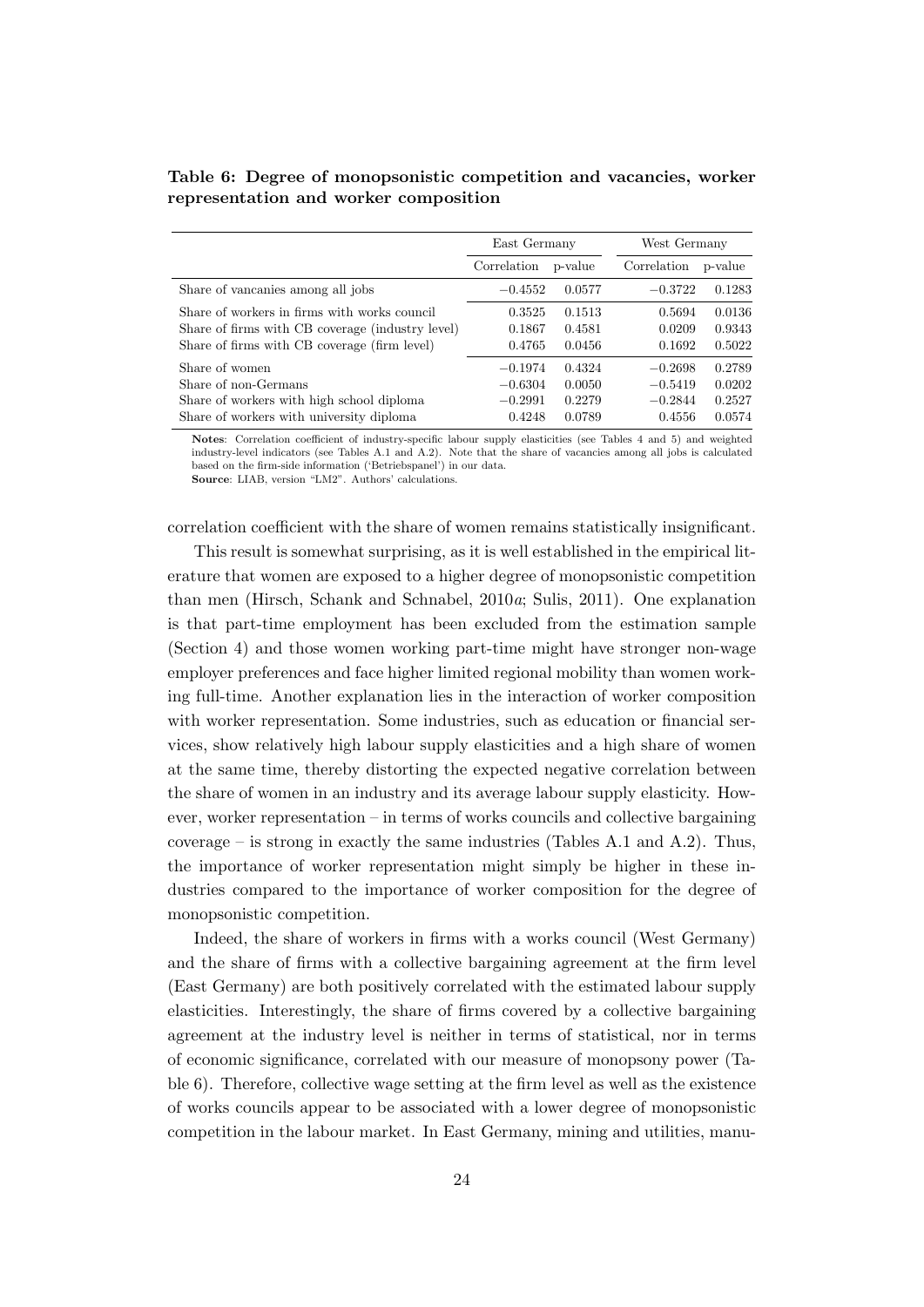facturing of consumer products, and liberal professions are noticeable examples of industries with a high labour supply elasticity and a high coverage rate of collective bargaining at the firm level (Table A.1). In West Germany, mining and utilities, manufacturing of industrial goods and manufacturing of capital goods are all characterized by high labour supply elasticities and a high share of workers in firms with a works council (Table A.2).

As noted above, not all dimensions of worker representation and worker composition necessarily have to occur simultaneously in order for a sectoral labour market segment to be characterized by a high degree of monopsonistic competition. This is, however, the case for a typical low-wage industry in West Germany that shows a high degree of monopsonistic competition: hotels and restaurants. In this industry only 13 percent of workers are employed in firms with a works council, and the collective bargaining coverage rate at the industry level amounts to 41 percent. Both numbers are far below the West German average. Further, Table A.2 shows that the industry's workforce is composed of an above-average share of women (47 percent), non-Germans (26 percent) and low-skilled workers (25 percent).

As for the expected effects of the introduction of a uniform minimum wage at  $\epsilon$ 8.50 in 2015, the key question is to which extent low-wage industries that are strongly affected by the minimum wage introduction are characterized by monopsonistic competition. To answer this question, Tables 4 and 5 show the average wage in an industry in addition to the estimated elasticities. Since the average wage is not necessarily informative on the minimum's wage impact on the wage distribution, both tables additionally contain the share of workers earning less than  $\epsilon$ 8.50 in 2014; i.e. the minimum wage bite. The information on the minimum wage bite is taken from Bellmann et al. (2015) and does not differentiate between East and West Germany. Thus, compared to the figures in Tables 4 and 5, the true minimum wage bite will be higher in East and lower in West Germany for the majority of industries.

To facilitate interpretation, Figure 2 plots the estimated labour supply elasticities against the minimum wage bite. In general, industries with a higher minimum wage bite tend to be characterized by lower labour supply elasticities, and vice versa. The correlation coefficient is statistically significant at the 5 percent level and equals -0.67 in West and -0.49 in East Germany. Thus, the relationship between low average wages and the degree of monopsonistic competition in an industry is stronger in West compared to East Germany. This is a crucial observation, because the minimum wage has a much stronger impact on the wage distribution in East Germany. Stated differently, the risk of job loss due to the minimum wage is higher in East Germany, because, first, the mini-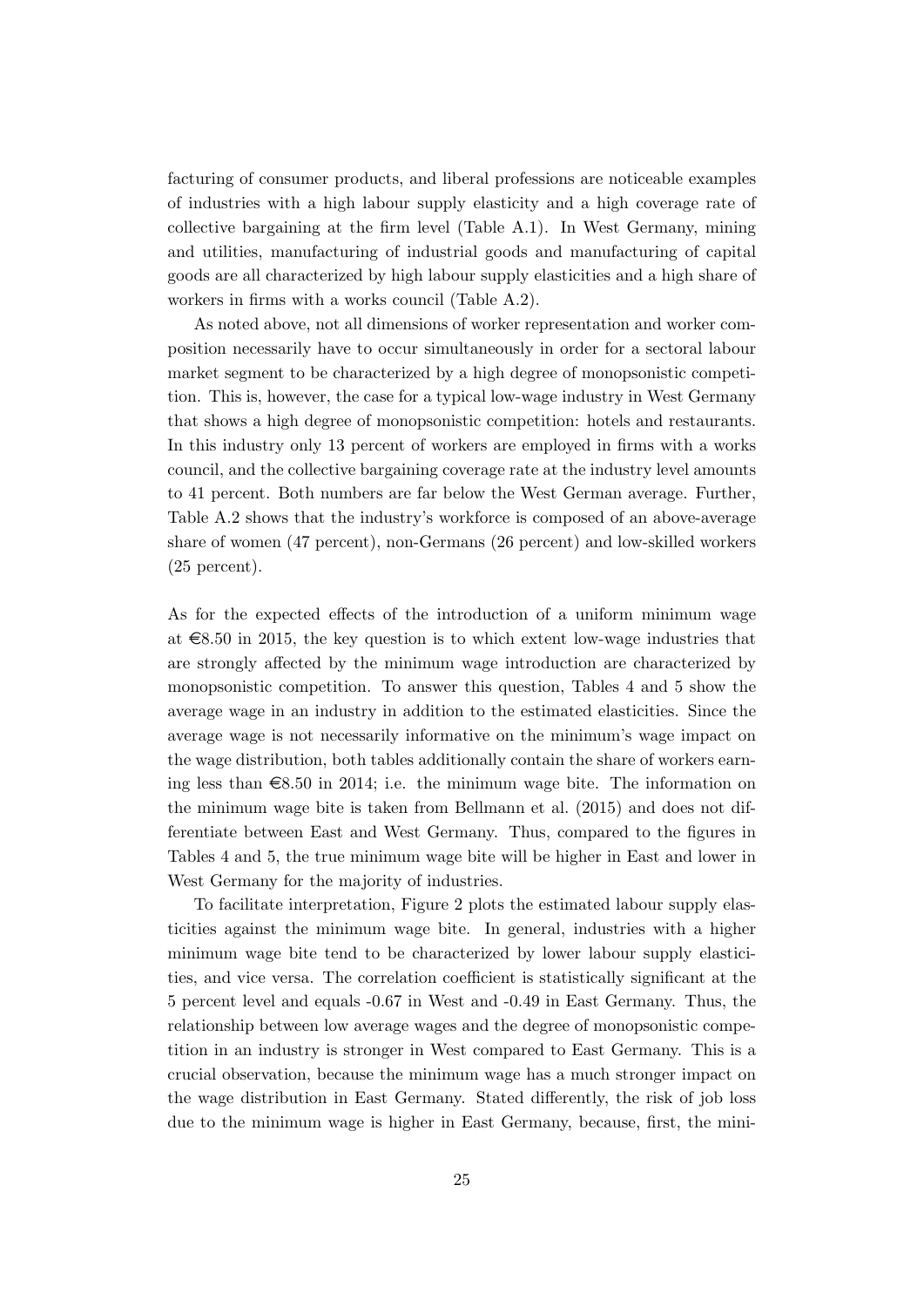#### Figure 2: Minimum wage bite and degree of monopsonistic competition by industry



Notes: Figures on the minimum wage bite by industry, i.e. the share of workers earning less than  $\epsilon$ 8.50 in 2014, do not differentiate between East and West Germany and are taken from Bellmann et al. (2015). The labour supply elasticities by industry are taken from Table 4 and 5. Source: LIAB, version "LM2". Authors' calculations.

mum wage's bite is much higher, and second, low-wage labour market segments feature a lower degree of monopsonistic competition.

This observation is confirmed when focusing only on low-wage industries in Figure 2, i.e. those industries with a minimum wage bite exceeding 5 percent.<sup>11</sup> Hotels and restaurants, retailing, and agriculture all show rather low laboursupply elasticities in East and West Germany alike, while more than 10 percent of the entire workforce is affected by the minimum wage. Despite this severe cut into the wage distribution, our results thus suggest that adverse employment effects might be lower than expected because these three industries are simultaneously characterized by a high degree of monopsonistic competition.

The monopsonistic model of the labour market applies much less to other lowwage industries. Bellmann et al. (2015) calculate that the minimum wage affects 12 percent of all workers in manufacturing of food products, while our estimated labour supply elasticities are high with 2.5 in East and 2.3 in West Germany. The same is true for other services, where the minimum wage bite amounts to 11.7 percent, and the estimated labour supply elasticities equal 2.8 in East and 1.5 in West Germany. Although no pre-defined critical value exists above which a labour market can unambiguously be described as perfectly competitive, an elasticity higher than two shows that workers react strongly to the wage when considering job-to-job transitions. In the above-mentioned industries that simultaneously faces low wages and high labour supply elasticities, the minimum wage therefore poses a serious threat to employment.

<sup>&</sup>lt;sup>11</sup>The low-wage sector still comprises the same industries today as it did during the observation period, because Tables 4 and 5 show that those industries with the highest minimum wage bite in 2014, have the lowest average wages in 2000-2002.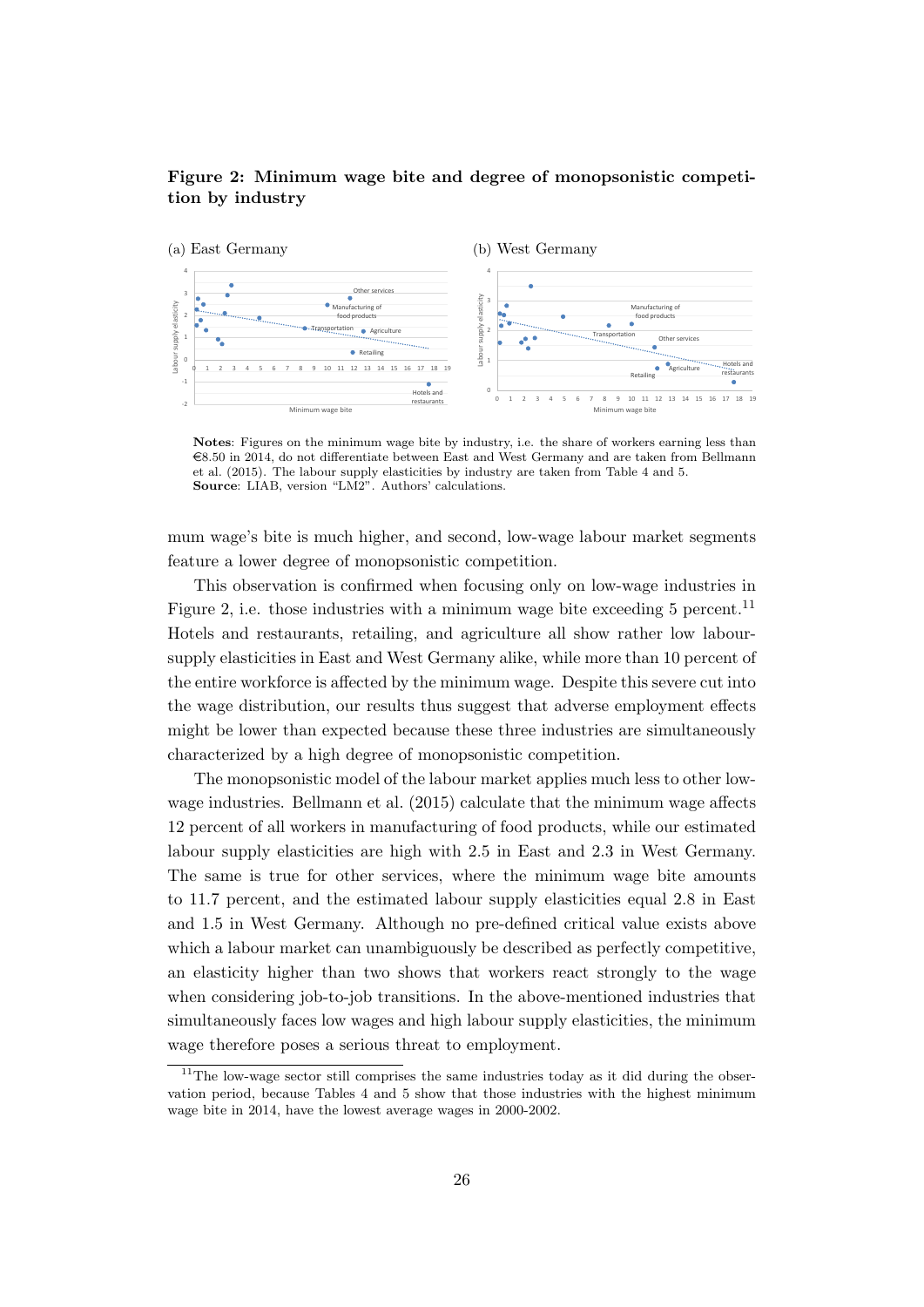#### 6 Conclusion

In this paper, we have analysed the degree of monopsony power of German employers following a semi-structural approach based on the dynamic model of monopsonistic competition proposed by Manning  $(2003a)$ . In doing so, we compute the degree of monopsony power for different industries separately for East and West Germany. Using a unique linked employer-employee data set for Germany allows to control for heterogeneity of both firms and workers, and for demand side effects.

Our findings are that, first, the labour supply elasticity to the individual firm is considerably lower than expected in a perfectly competitive labour market, which is in line with existing estimates. Second, we find important differences in labour supply elasticities between industries. Therefore, the labour markets of individual industries are characterized by varying degrees of monopsony power. Worker composition and worker representation through works councils appear to be the central reasons. Finally, we show that the estimated labour supply elasticities are negatively correlated with the amount of vacancies at the sectoral level. This is consistent with the monopsonistic model of the labour market which predicts the existence of a positive stock of vacancies.

Since the degree of monopsony power is one important determinant of the employment effects of minimum wages, our results have crucial policy implications. Given our finding of monopsony power on the German labour market, the negative employment effects of the minimum wage introduction may be less severe than expected in a perfectly competitive labour market. However, as large inter-industry differences in monopsony power exist, the employment effects of the minimum wage are likely to be unevenly distributed across labour market segments. While monopsony power may mitigate adverse employment effects in some low-wage industries, such as hotels and restaurants, retailing or agriculture, this is not the case for other services and manufacturing of food products where the minimum wage also severely compresses the wage distribution.

First ex-post evidence of the employment effect of the minimum wage introduction using survey data show a strong, positive wage effect (+4.8 percent) and a moderate, negative employment effect (−1.9 percent) for affected firms (Bossler and Gerner, 2016). Unfortunately, the data are not rich enough to allow separate estimation by industry, but the aggregate result can be well explained by our findings: Wages increase in all low-wage industries, but the employment effect depends on the underlying market structure that differs.

In summary, our findings should be understood as an ex-ante analysis of the industry-specific employment effects of an uniform minimum wage introduction. Next to the obvious heterogeneity of the minimum wage bite at the industry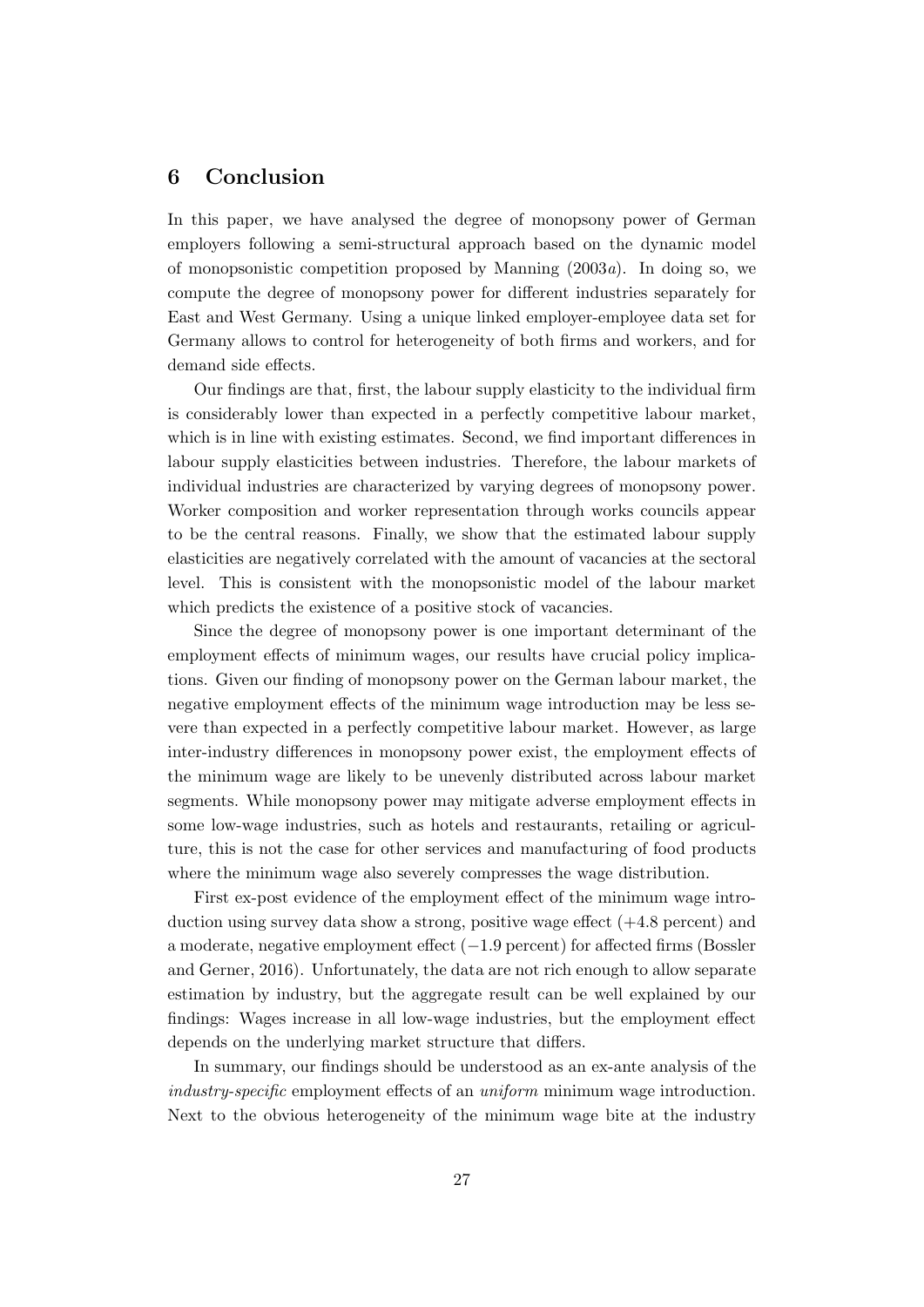level, differences in market structure due to worker composition and varying degrees of worker representation are decisive in this context. The results do not, however, lend support to a minimum wage introduction per se as they are based on a partial equilibrium analysis and therefore remain silent on general welfare effects. Very close monitoring and a rigorous ex-post evaluation of the minimum wage as well as – if necessary – swift political action therefore remain of high importance.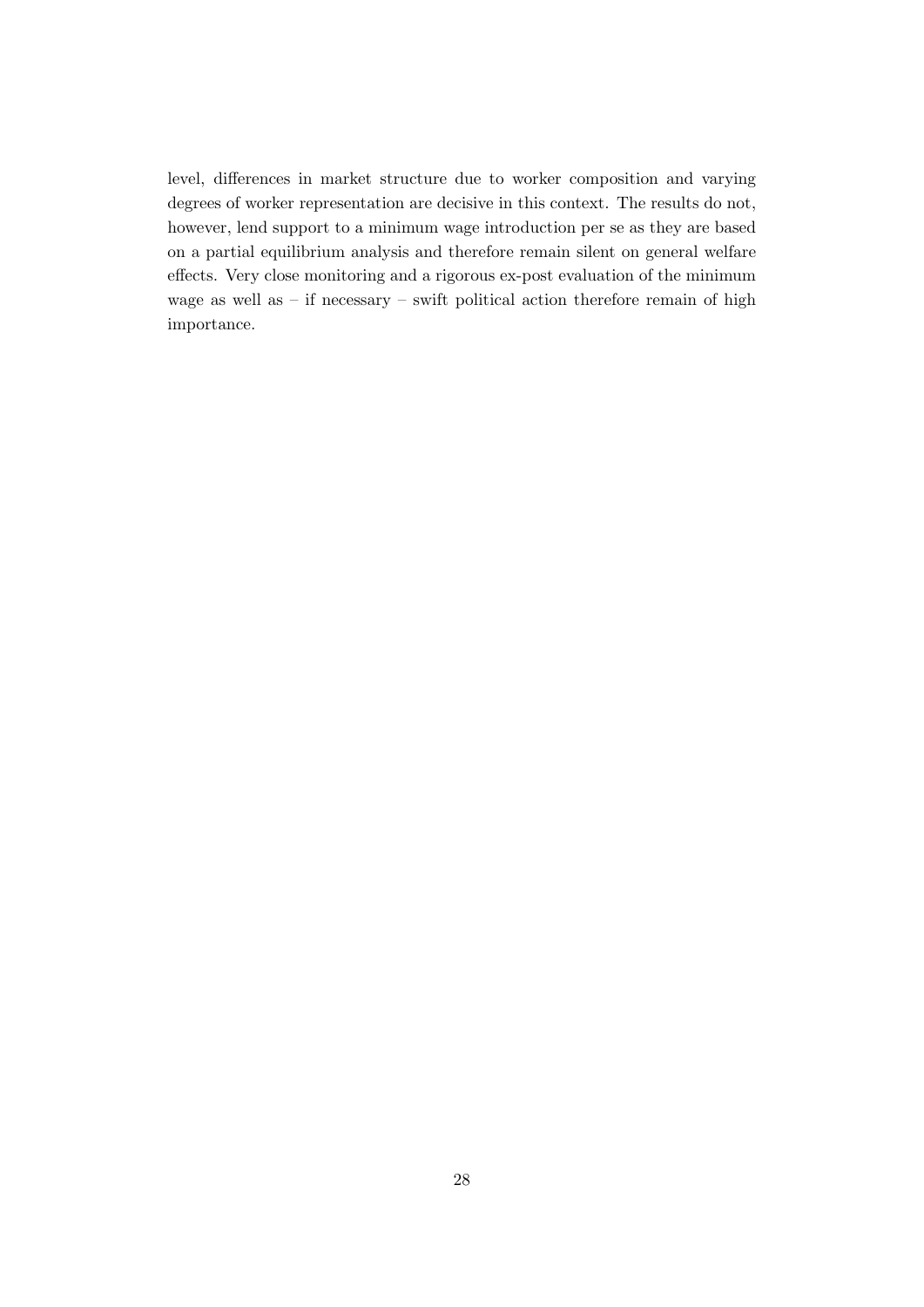#### References

- Alda, Holger, Stefan Bender and Hermann Gartner. 2005. "The linked employeremployee dataset created from the IAB establishment panel and the processproduced data of the IAB (LIAB)." Schmoller Jahrbuch 125:327–336.
- Bachmann, Ronald. 2005. Labour market dynamics in Germany: Hirings, separations, and job-to-job transitions over the business cycle. SFB 649 Discussion Papers No. 045.
- Bellmann, Lutz, Mario Bossler, Hans-Dieter Gerner and Olaf Hübler. 2015. "Reichweite des Mindestlohns in deutschen Betrieben." IAB-Kurzbericht 6:1–8.
- Bhaskar, Venkataraman, Alan Manning and Ted To. 2002. "Oligopsony and monopsonistic competition in labor markets." The Journal of Economic Perspectives 16(2):155–174.
- Boal, William M and Michael R Ransom. 1997. "Monopsony in the labor market." Journal of Economic Literature 35(1):86–112.
- Booth, Alison L and Pamela Katic. 2011. "Estimating the wage elasticity of labour supply to a firm: What evidence is there for monopsony?" Economic Record 87(278):359–369.
- Bossler, Mario and Hans-Dieter Gerner. 2016. "Employment effects of the new German minimum wage: Evidence from establishment-level micro data." IAB Discussion Paper 10/2016:1–39.
- Brenke, Karl and Kai-Uwe M¨uller. 2013. "Gesetzlicher Mindestlohn: Kein verteilungspolitisches Allheilmittel." DIW-Wochenbericht 80(39):3–17.
- Burdett, Kenneth and Dale Mortensen. 1998. "Wage differentials, employer size, and unemployment." International Economic Review 32(2):257–273.
- Cameron, A Colin and Pravin K Trivedi. 2005. Microeconometrics: Methods and applications. Cambridge University Press.
- Card, David and Alan Krueger. 1994. "Minimum wages and employment: A case study of the fast food industry in New Jersey and Pennsylvania." American Economic Review 84(4):772–793.
- Dolton, Peter, Chiara Rosazza Bondibene and Jonathan Wadsworth. 2012. "Employment, inequality and the UK national minimum wage over the mediumterm." Oxford Bulletin of Economics and Statistics 74(1):78–106.
- Dube, Arindrajit, T. William Lester and Michael Reich. 2010. "Minimum wage effects across state borders: Estimates using contiguous counties." The Review of Economics and Statistics 92(4):945–964.
- Dube, Arindrajit, T William Lester and Michael Reich. 2013. "Do frictions matter in the labor market? Accessions, separations and minimum wage effects." IZA Discussion Paper 5811:1–39.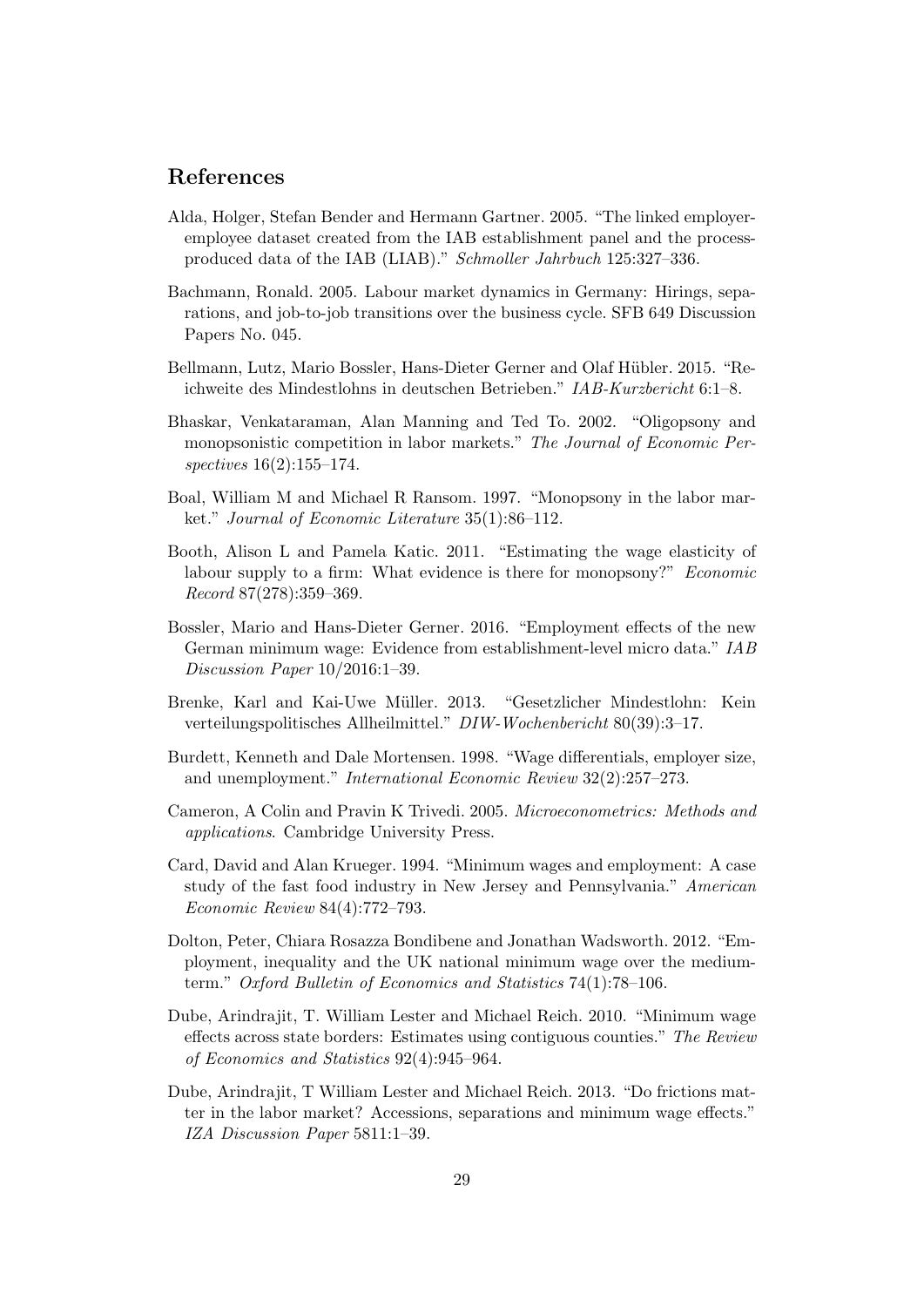- Ellguth, Peter, Susanne Kohaut and Iris Möller. 2014. "The IAB Establishment Panel - Methodological essentials and data quality." Journal for Labour Market Research 47:27–41.
- Falch, Torberg. 2010. "The elasticity of labor supply at the establishment level." Journal of Labor Economics 28(2):237–266.
- Flinn, Christopher. 2011. The minimum wage and labor market outcomes. Cambridge, MA: The MIT Press.
- Frings, Hanna. 2013. "The employment effect of industry-specific, collectively bargained minimum wages." German Economic Review 14(3):258–281.
- Hirsch, Boris and Elke Jahn. 2015. "Is there monopsonistic discrimination against immigrants? First evidence from linked employer-employee data." ILR Review 68(3):501–528.
- Hirsch, Boris, Marion König and Joachim Möller. 2013. "Is There a gap in the gap? Regional differences in the gender pay gap." Scottish Journal of Political Economy 60(4):412–439.
- Hirsch, Boris, Thorsten Schank and Claus Schnabel. 2010a. "Differences in labor supply to monopsonistic firms and the gender pay gap: An empirical analysis using linked employer-employee data from Germany." Journal of Labor Economics 28(2):291–330.
- Hirsch, Boris, Thorsten Schank and Claus Schnabel. 2010b. "Works councils and separations: Voice, monopoly, and insurance effects." Industrial Relations: A Journal of Economy and Society 49(4):566–592.
- Klosterhuber, Wolfram, Jörg Heining and Stefan Seth. 2013. Linked Employer-Employee-Daten des IAB: LIAB-L¨angsschnittmodell 1993-2010 (LIAB LM 1993-2010). FDZ Datenreport 08.
- Kluve, Jochen. 2013. So hoch wie möglich, so niedrig wie nötig: Was ist der optimale Mindestlohn? RWI Position No. 53.
- Kluve, Jochen, Sandra Schaffner and Christoph M. Schmidt. 2009. Labor force status dynamics in the German labor market - Individual heterogeneity and cyclical sensitivity. Ruhr Economic Papers No. 139.
- König, Marion and Joachim Möller. 2009. "Impacts of minimum wages: a microdata analysis for the German construction sector." International Journal of Manpower 30(7):716–741.
- Machin, Stephen and Joan Wilson. 2004. "Minimum wages in a low-wage labour market: Care homes in the UK." The Economic Journal 114(494):102-109.
- Manning, Alan. 2003a. Monopsony in motion: Imperfect competition in labor markets. Princeton University Press.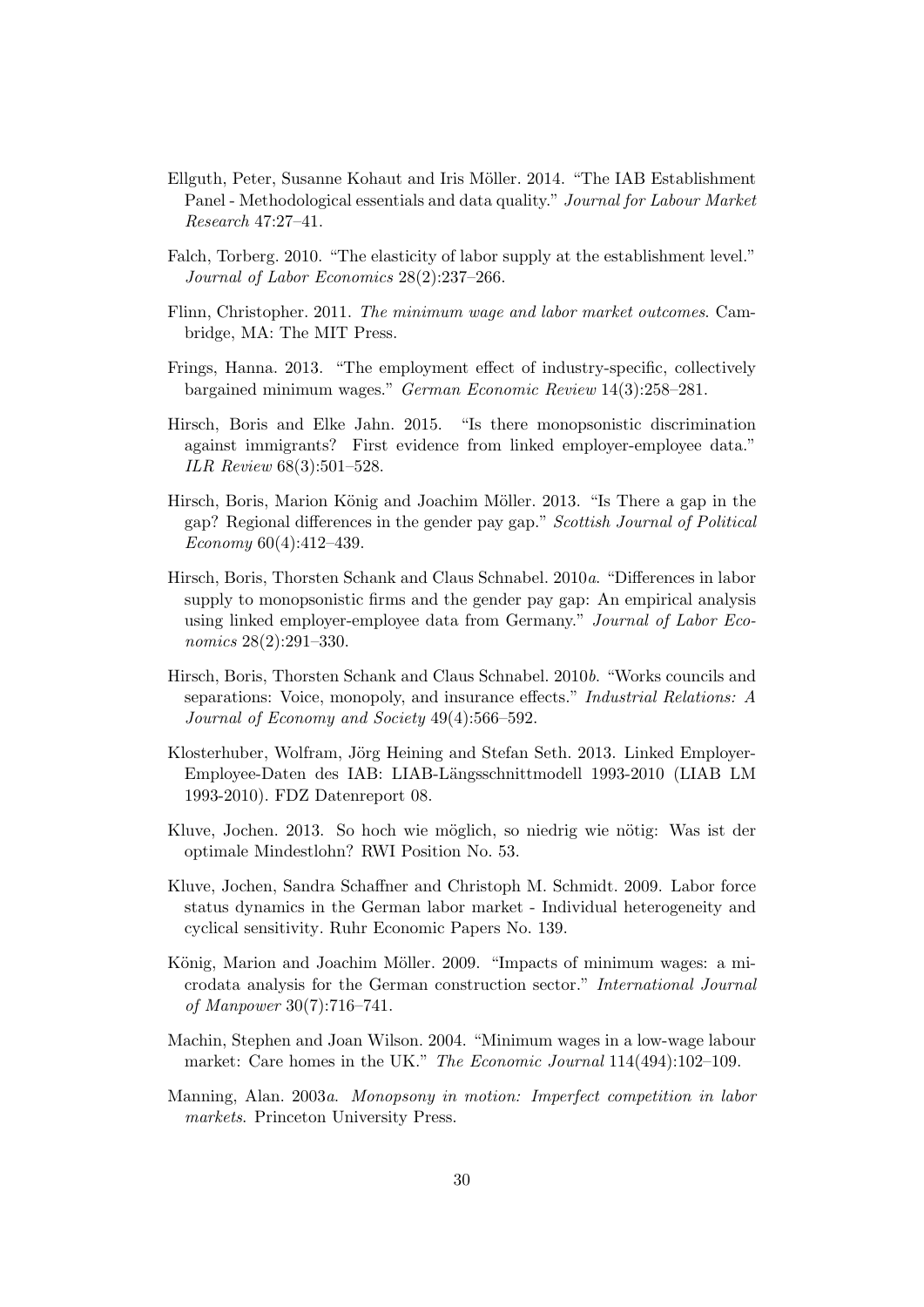- Manning, Alan. 2003b. "The real thin theory: monopsony in modern labour markets." Labour Economics 10(2):105-131.
- Metcalf, D. 2008. "Why has the British national minimum wage had little or no impact on employment?" Journal of Industrial Relations 50(3):489–512.
- Mohrenweiser, Jens, Paul Marginson and Uschi Backes-Gellner. 2012. "What triggers the establishment of a works council?" Economic and Industrial Democracy 33(2):295–316.
- Neumark, David and William L Wascher. 2008. Minimum wages. MIT Press.
- Ransom, Michael and David Sims. 2010. "Estimating the firm's labor supply curve in a new monopsony framework: Schoolteachers in Missouri." Journal of Labor Economics 28(2):331–355.
- Ransom, Michael and Ronald Oaxaca. 2010. "New market power models and sex differences in pay." Journal of Labor Economics 28(2):267–289.
- Staiger, Douglas O, Joanne Spetz and Ciaran S Phibbs. 2010. "Is there monopsony in the labor market? Evidence from a natural experiment." Journal of Labor Economics 28(2):211–236.
- Sulis, Giovanni. 2011. "What can monopsony explain of the gender wage differential in Italy?" International Journal of Manpower 32(4):446–470.
- Vom Berge, Philipp, Hanna Frings and Alfredo Paloyo. 2013. "High-impact minimum wages and heterogeneous regions." Ruhr Economic Papers (408).
- Webber, Douglas A. 2015. "Firm market power and the earnings distribution." Labour Economics 35:123–134.